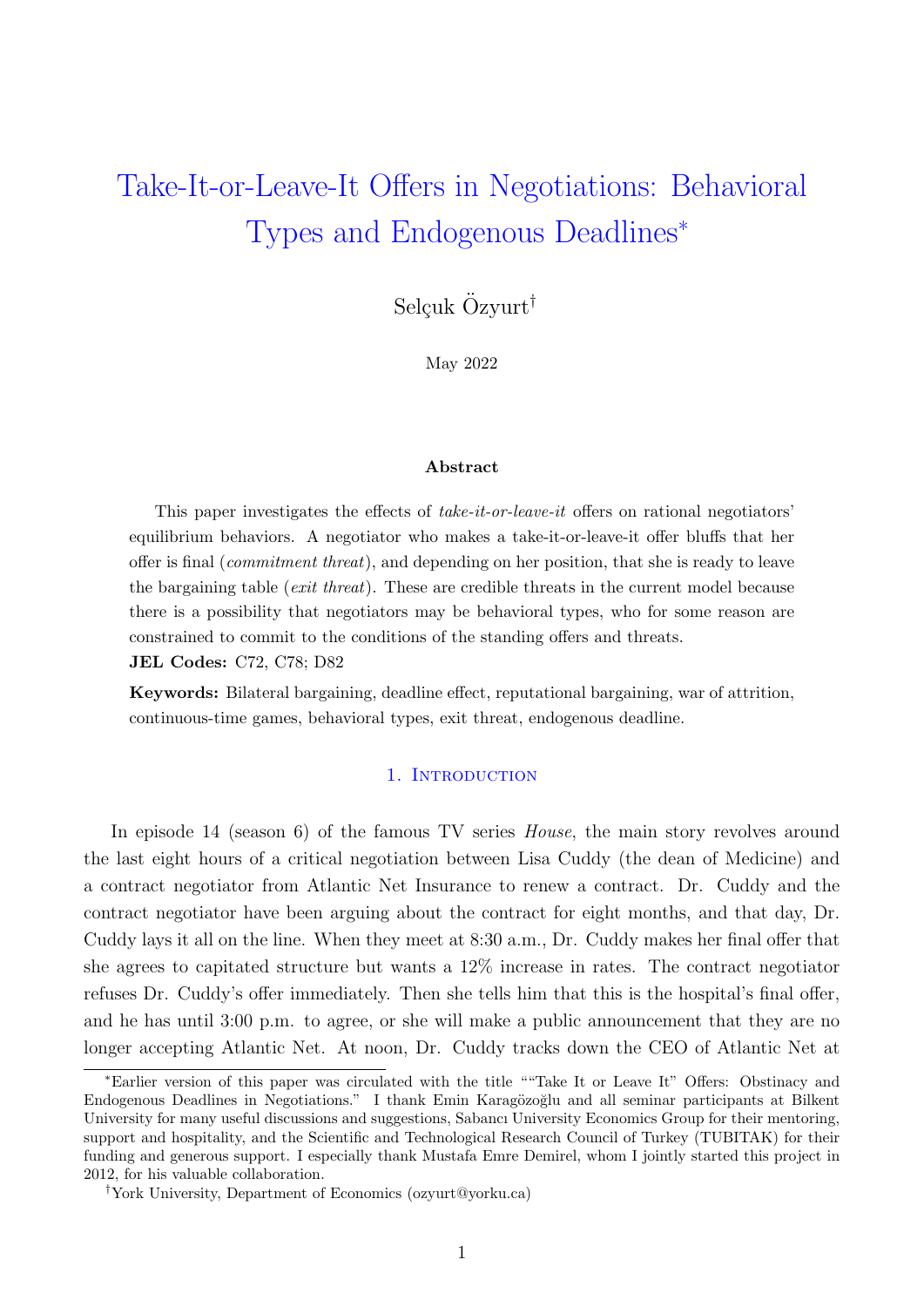lunch and confronts him about the contract. He blows her off and tells her that her tactic will not work. The negotiator from Atlantic Net returns around 2pm and offers an 8% increase as their final offer, but Dr. Cuddy declines and wants the full 12%. After a few stressful hours of waiting, the story ends with a good news. The negotiator revisits Dr. Cuddy just before her announcement and tells that the company has agreed to her 12% proposal.

Negotiators commonly use take-it-or-leave-it offers as a final strategic maneuver in order to push their rivals towards more acceptable terms. It usually begins with a milder threat such as "this is my final offer," and if it does not work, escalates to a higher level: "take this one or I am calling off the negotiation." If the bargainers' offers do not get closer to each other after a lengthy delay, followed by offers and counteroffers, then a take-it-or-leave-it offer could be an optimal strategy to speed things up. This paper, however, is not interested in explaining what leads negotiators to a point where they threaten each other so vigorously. The focus is investigating the impacts of these bluffs *after* they are made.

Subtext of a take-it-or-leave-it offer contains a threat of not making further concessions (i.e., commitment threat), and depending on the negotiator's position, a threat of leaving the bargaining table (i.e., exit threat). For example, both firms and unions would make a take-itor-leave-it offer in collective bargaining, but unions' threats usually follow an announcement for a strike. Threats are effective if they are credible, so I follow a reputational approach. That is, I study a stylized four-stage, infinite-horizon, continuous-time bargaining game that I adapt from the reputational bargaining literature (see, for example,  $\ddot{O}$ zyurt 2015a & 2015b, Abreu and Gul 2000, and Kambe 1999). The novel twist is that a negotiator can bluff about ending the negotiation, by announcing a deadline. There are four defining features of the model. First, two negotiators bargain over the division of a unit surplus and begin with announcing their demands (final offers). Second, Negotiator 1 declares a deadline for the game, if the demands are incompatible. Third, each negotiator faces some small uncertainty that her opponent may be a behavioral type, who acts on her threats. Fourth, the negotiation phase adopts a war of attrition protocol, during which each agent chooses between conceding (yielding the opponent), waiting for the opponent's concession, and leaving the game. Potentially small but positive uncertainty regarding opponent's true type provides strong incentive for negotiators to build reputation on their commitments, affecting their equilibrium behavior.

This exercise is important for three reasons. First, commitment and exit threats are studied separately in the bargaining literature, but the current work is the first attempt, to the best of my knowledge, combining the two. Second, ability to exit the game creates endogenous deadline effect, which is absent in the reputational bargaining literature.<sup>1</sup> Third, equilibrium behaviors (strategies) are essentially unique, and provide interesting testable hypothesis and explanations for some widely noted observations in the experimental literature (see Section 3 for details).

<sup>&</sup>lt;sup>1</sup>Compte and Jehiel (2002) allow negotiators to "exit" (i.e., end the game without a concession) at any time they want; but exit is an action that is more favorable than concession. In  $\ddot{O}z$  vurt (2015 a&b) a negotiator (buyer) can go back and forth between two opponents (sellers). By doing so she builds her reputation on obstinacy, and the value of her outside option. Nevertheless, the buyer does not have an option to exit the game. Fanning (2016) studies deadline effect in a standard reputational bargaining framework, but deadline is exogenous for negotiators.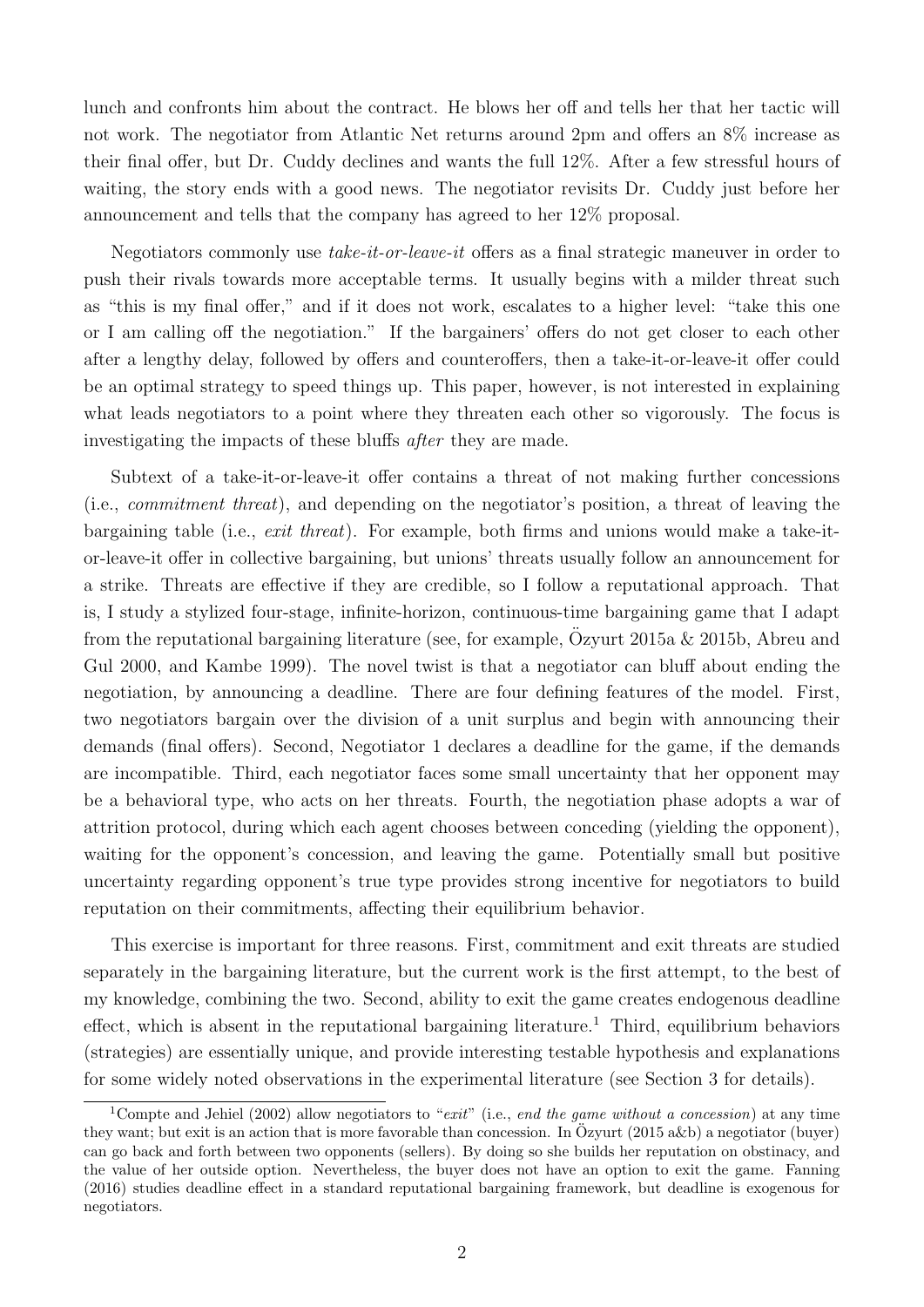#### 2. The Framework

Two negotiators, 1 and 2, bargain over the division of a unit surplus. Negotiators discount time, and  $r_i \in \mathbb{R}_{++}$  denotes rate of time preference for Negotiator  $i \in \{1,2\}$ . Reputational bargaining game, denoted by G, is modeled by the following four-stage, infinite-horizon, and continuous-time game:

All four stages begin, and the first three stages end at time 0. No discounting applies between these four stages. In Stage 1 each negotiator independently and simultaneously announces a share of the unit surplus  $x_i \in (0,1)$ , denoting Negotiator i's final offer (or demand). If these demands are compatible (i.e.,  $x_1 + x_2 \le 1$ ), then the game is over in Stage 1, and one of the two divisions of surplus  $(x_1, 1 - x_1)$  or  $(1 - x_2, x_2)$  is implemented with a probability of  $1/2$  each. If the demands are incompatible (i.e.,  $x_1 + x_2 > 1$ ), then the game moves to the next stage. In Stage 2 Negotiator 1 sends a cheap talk message, and announces a deadline: Time that she intends to leave the bargaining table and end the game.<sup>2</sup> Negotiator 2 does not take any action in this stage. In Stage 3 each negotiator learns whether she is allowed to continue the game; Negotiator *i* is replaced with a "*behavioral type*" with a probability  $z_i \in (0,1)$ , and allowed to stay in the game with probability  $1 - z_i$ . In Stage 4 (still time 0) the following continuous-time concession game begins: At any given time  $t \geq 0$ , a negotiator either leaves the bargaining table (i.e., exits the game), or accepts her opponent's Stage 1 demand, or waits for her concession. If a negotiator concedes or leaves the negotiation table, then the game ends.

Because the concession game is in continuous time, there may occur some measure-theoretic pathologies associated with negotiators exiting the game and conceding at a given time. I resolve such potential issues in the manner introduced by Abreu and Pearce (2007). In particular, for any time  $t \geq 0$  of Stage 4, corresponding to the "conventional time" t, I suppose two logically consecutive stages,  $t^1$  and  $t^2$ , of time t. No discounting applies between these "two stages." A negotiator can concede to her opponent at both stages,  $t^1$  and  $t^2$ , but can exit the game only at the first stage,  $t^1$ , of time t.

Negotiators are risk neutral. If the game ends at time  $t \geq 0$  with Negotiator *i*'s concession, then the payoffs to Negotiator *i* and *j* are  $(1-x_j)e^{-r_i t}$  and  $x_je^{-r_j t}$ , respectively. If *i* concedes and j exits in Stage  $t<sup>1</sup>$  of time t, then the game ends with i's concession. In case of simultaneous concession, one of the two divisions of surplus,  $(x_1, 1 - x_1)$  or  $(1 - x_2, x_2)$ , is implemented with a probability of 1/2 each. If both negotiators wait forever or a negotiator exits the game, then both receive a payoff of zero.<sup>3</sup> A negotiator who is replaced with a behavioral type also receives a payoff of zero. Negotiators maximize the expected discounted values of their shares. The entire structure of the reputational bargaining game G is common knowledge.

<sup>2</sup>Stage 2 announcement is a cheap talk message in the sense that the game does not end at the announced deadline, and Stage 4 continues forever (i.e., beyond the announced deadline) if both negotiators choose to do so.

<sup>3</sup>Exiting the game is an inefficient outcome, for much the same reasons as strikes in collective bargaining. It represents committing oneself to an irreversible course, also known as burning bridges.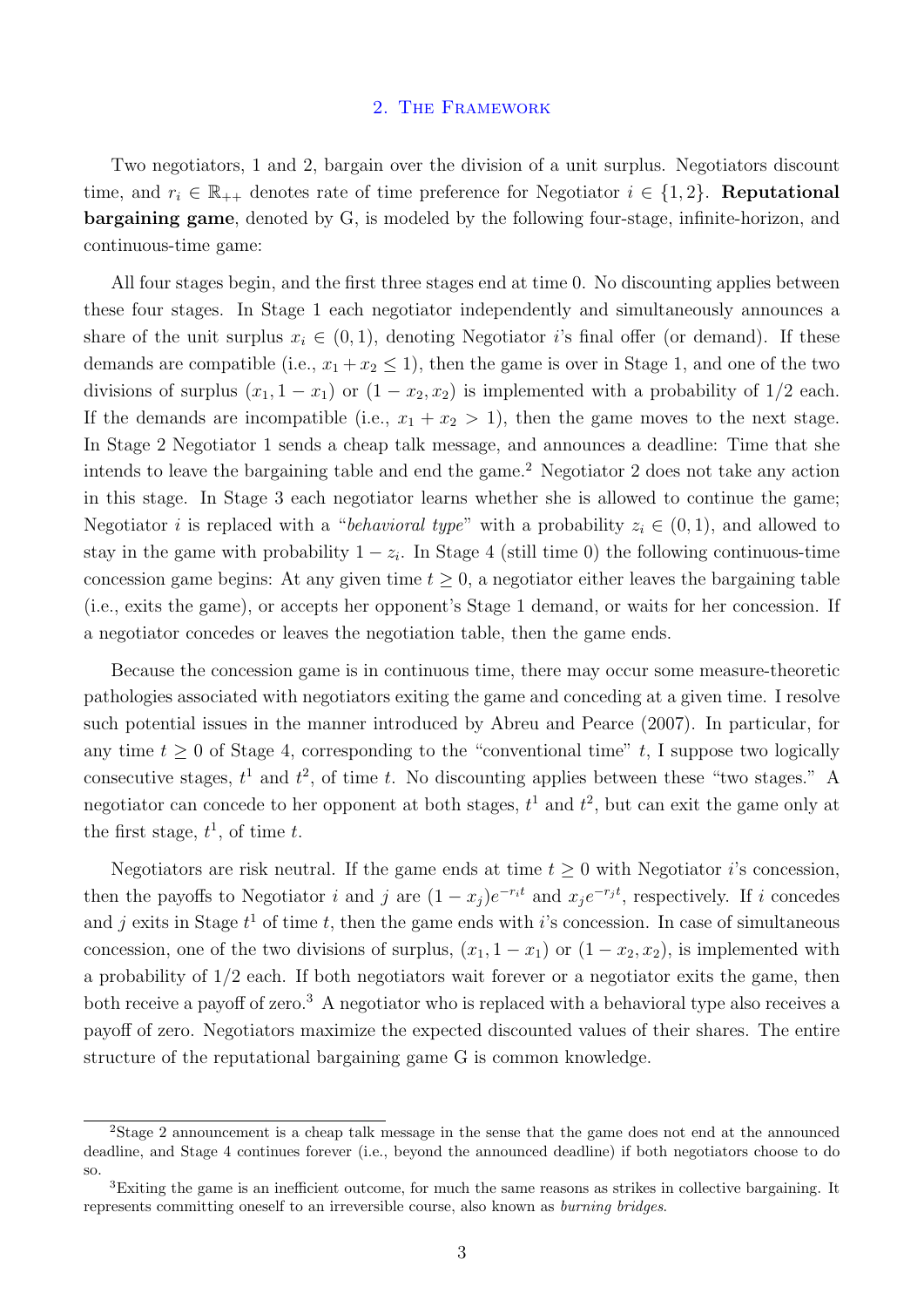Strategies of the Behavioral Types: A behavioral type simply commits to the announcements of her predecessor. That is, behavioral type of Negotiator 1 never concedes, and she exits the game at the announced deadline. Behavioral type of Negotiator 2 never concedes and never exits the game.

Strategies of the (Rational) Negotiators: A negotiator's strategy must describe her choice of demand and her decision about when (if ever) to concede to her opponent and exit the game, given demands and deadline. Negotiator 1's strategy must also describe her choice of a deadline, given demands.

More formally, Stage 1 strategy of Negotiator *i* is a pure action  $x_i \in (0,1)$ . Let  $x \equiv (x_1, x_2)$ denote negotiators' Stage 1 demands. Stage 2 strategy of Negotiator 1 is also a pure action, denoted by  $K_x \in [0,\infty] \equiv [0,\infty) \cup {\infty}$ , where  $K_x = \infty$  is interpreted as Negotiator 1 not announcing a deadline. Given the history of the first two stages, summarized by  $K_x$ , Stage 4 strategy for Negotiator *i* is a right-continuous distribution function  $F_i^{K_x} : [0, \infty] \to [0, 1],$ representing the probability of Negotiator  $i$  conceding to Negotiator  $j$  by conventional time  $t$ (inclusive of both Stage  $t^1$  and  $t^2$  of time t). Therefore,  $F_i^{K_x}(t^1)$  denotes the probability of Negotiator *i* conceding to *j* by time *t* inclusive of Stage  $t^1$  of time *t*, and  $F_i^{K_x}(t) = F_i^{K_x}(t^2)$ .

Negotiator  $i$  makes zero payoff when she leaves the bargaining table. However, she can make a positive payoff in any equilibrium by conceding to her opponent since  $x_j \in (0,1)$ . Thus, negotiators never exit the game in equilibrium. For this reason and for simplicity, I ignore negotiators' exit strategies. Furthermore, if Negotiator 1 announces  $K_x$  in Stage 2, then her behavioral type will exit the game at time  $K_x^1$ , if the game reaches this point. Therefore, Negotiator 1's type (i.e., rationality) will be common knowledge at time  $K_x^2$  if she remains in the game, in which case the concession game turns into a standard war of attrition game with one sided incomplete information. It is a well-established result in the reputational bargaining literature (see, for example, Lemma 1 of Fanning 2016) that a negotiator who is known to be rational must concede immediately in equilibrium, when facing a possibly behavioral type. Therefore, I suppose, without loss of generality, that negotiators never concede beyond the deadline; namely,  $F_i^{K_x}(t) = F_i^{K_x}(K_x)$  for all  $t \ge K_x$  and  $i \in \{1, 2\}$ .

*Payoffs:* Given the negotiators' strategies, summarized by  $F_1^{K_x}$  and  $F_2^{K_x}$ , let  $B_i^{K_x} : [0, \infty] \rightarrow$  $[0, 1-z_i]$  denote Negotiator j's belief about Negotiator i accepting  $x_j$  and finishing the game prior to time t. Thus,  $B_i^{K_x}(t) = (1 - z_i) F_i^{K_x}(t)$  since behavioral types never concede.

Negotiator *i*'s **interim payoff** —payoff after learning that she will continue the game— of conceding to Negotiator j at time  $t \leq K_x$ , conditional that the game has not yet over, is

$$
U_i(t, F_j^{K_x}) = (1 - x_j) \left[ 1 - B_j^{K_x}(t) \right] e^{-r_i t} + x_i \int_0^t e^{-r_i y} d B_j^{K_x}(y) + \frac{1}{2} (1 + x_i - x_j) \left[ B_j^{K_x}(t) - B_j^{K_x}(t^-) \right] e^{-r_i t}, \tag{1}
$$

where  $B_j^{K_x}(t^-)=(1-z_j)\lim_{y\to t}F_j^{K_x}(y)$ . Note that the last term drops if Negotiator j's strategy,  $F_j^{K_x}$  is continuous. Negotiator *i*'s **ex-ante payoff** —payoff before learning Stage 3 outcome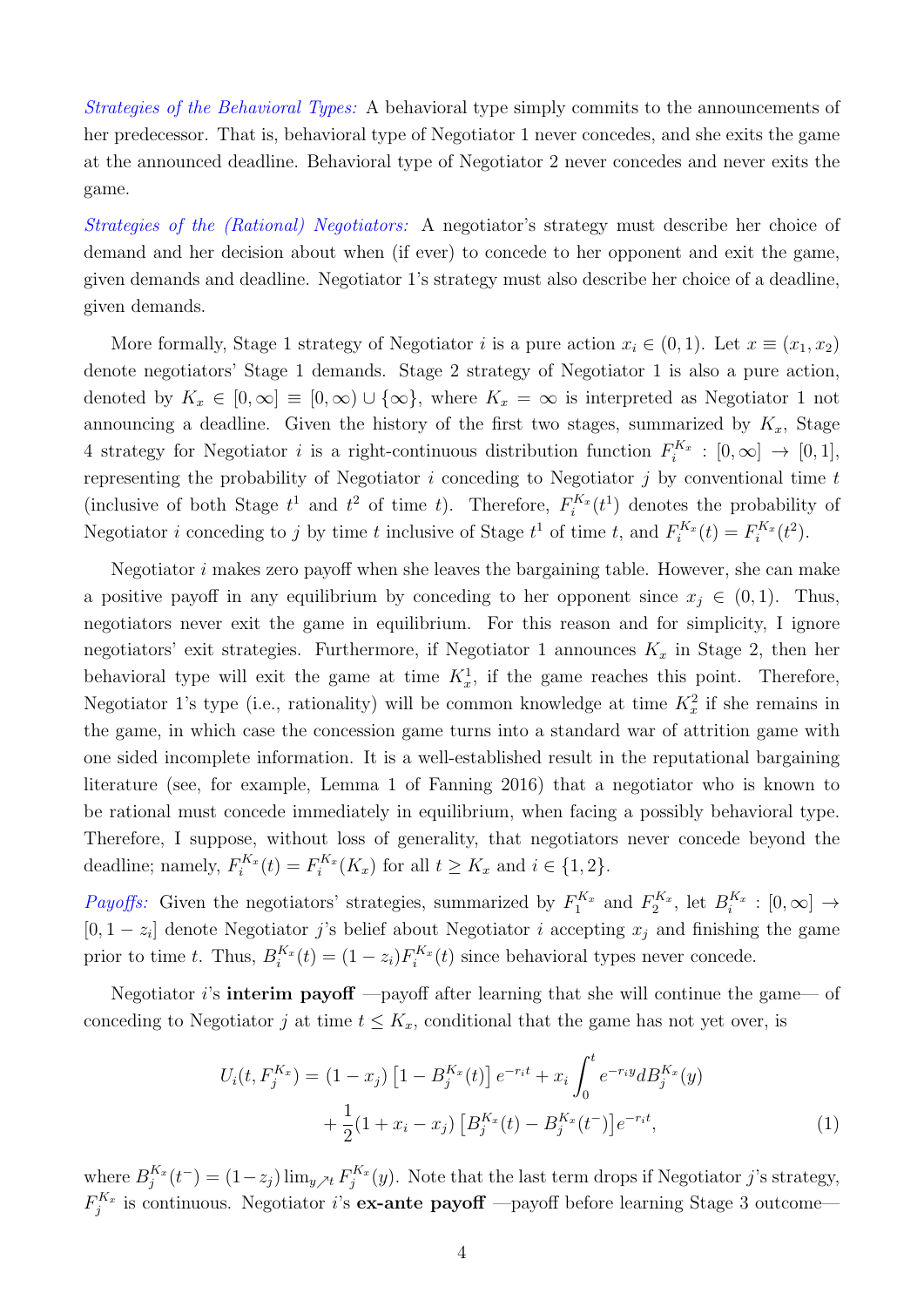is

$$
U_i^e(F_i^{K_x}, F_j^{K_x}) = (1 - z_i) \int_0^\infty U_i(y, F_j^{K_x}) dF_i^{K_x}(y). \tag{2}
$$

Equilibrium refers to Perfect Bayesian Nash equilibrium.

Like Crawford (1982), Kambe (1999), Wolitzky (2012), and Ellingsen and Miettinen (2014), probability of commitment (i.e.,  $z_i$ 's) is independent of the announcements. There are two motivations for adopting this approach. First, many real-world negotiations agree with this approach: Negotiators may (have to) commit to their demands or threats, regardless of how unpleasant it may be, depending on how events unfold during negotiation. For example, a state leader may commit to her announcements if revoking her commitments turns out to be a very costly action (such as cost of losing face or credibility of her rhetoric), and the leader may not know the size of these costs for a fact before seeing the reactions of her constituency. The second motivation has a technical rationale. Abreu and Gul (2000) interpret behavioral types as irrational players that are born with their commitments. Given this interpretation, if negotiator i is rational and demanding  $x_i$ , then this is her strategic choice. If she is a behavioral type, then she merely declares the demand corresponding to her type. One can easily extend this approach to the current setup. However, this would lead to a substantially complex model when there is a large set of types.

#### 3. Overview of the Results and Comparison with the Empirical Findings

This section summarizes important aspects of the equilibrium and compares them with the empirical and experimental findings in the literature. Important to note that experiments that I cite below are not designed specifically to test the model of this paper. For a start, these experiments consider exogenous deadlines, yet it is endogenous in my model. For this reason, perhaps, Cramton and Tracy (1992) is the most relevant study. They consider union contract negotiations, where unions correspond to Negotiator 1 and strikes —threats that are inefficient for all parties and that only union can make— correspond to the exit threat in my model. Cramton and Tracy (1992) call expiration date of the old contracts by deadline. These dates correspond to the beginning of Stage 4 (time 0) in my model because expiration date is the earliest time that a union can start a strike. A deadline in my model, however, corresponds the beginning of a strike. In light of this mapping between these two frameworks, their data indicates that daily settlement rate has a peak right after the expiration date (i.e., time 0) and then decreases gradually with time. After the first week, the weekly settlement rate from dispute is roughly constant at 11 %. These observations agree with the equilibrium behaviors, and I discuss this in detail under items (4) and (7) below.

To minimize the notation, I assume throughout this section that negotiators are ex-ante identical; namely  $z_i \equiv z$  and  $r_i = r$  for  $i = 1, 2$ . Equilibrium outcome is unique and efficient (Theorem 3): Negotiators 1 and 2 announce compatible demands  $\alpha^*$  and  $1 - \alpha^*$ , respectively, and end the game in Stage 1. Equilibrium share  $\alpha^*$  does not have a closed-form solution, but numerical simulations indicate that Negotiator 1 significantly benefits from having the option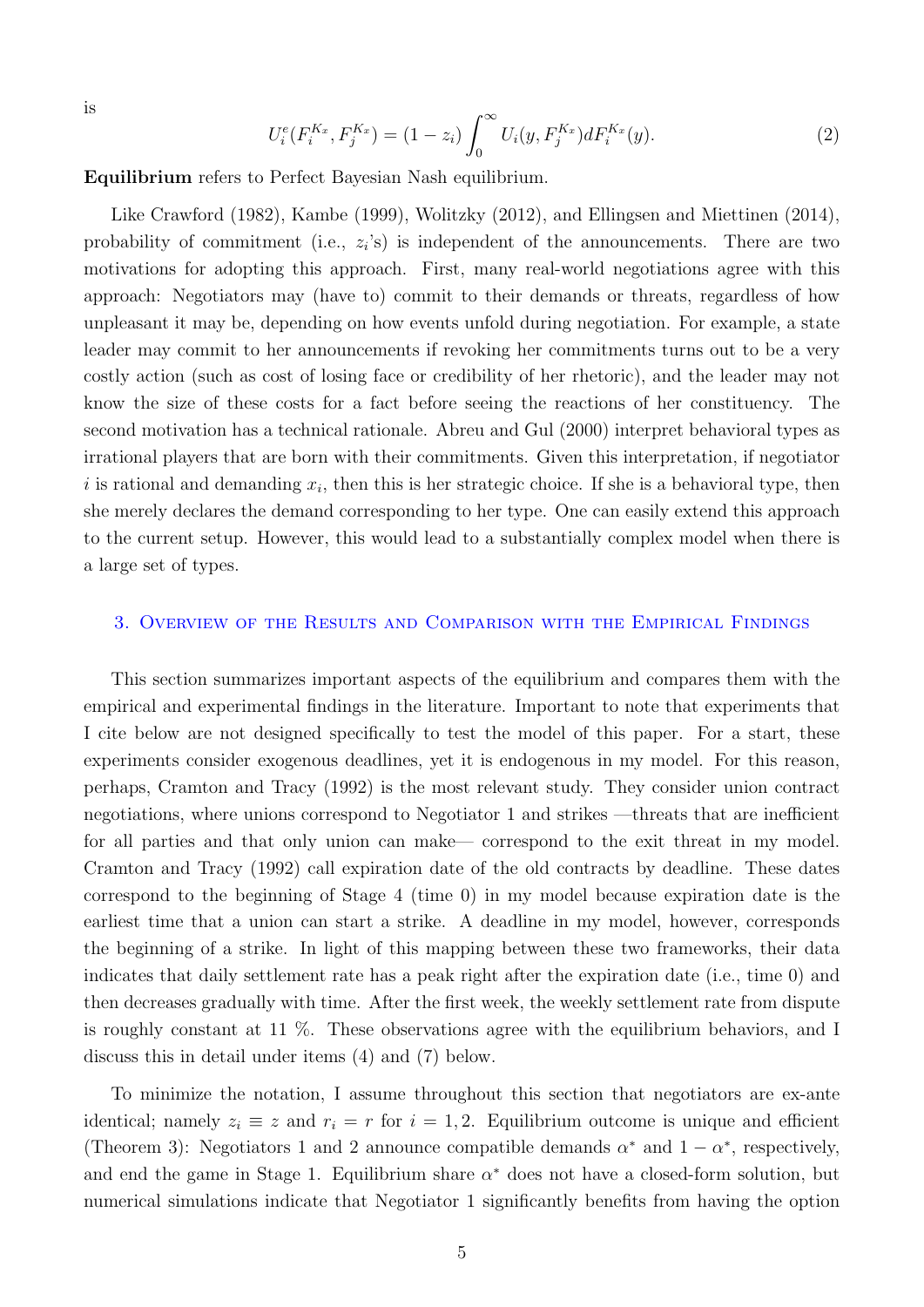to announce a deadline, though it is a cheap talk message and she does not execute this threat in equilibrium. Assuming that negotiators are ex-ante identical, equal share of the unit surplus would be an equilibrium, absent Stage 2 (see Kambe 1999). However,  $\alpha^*$  takes values 0.788, 0.699, and 0.638 (approximately) when the probability of commitment,  $z$ , is 0.4, 0.1, and 0.01, respectively. Though its convergence is slower than  $z$ ,  $\alpha^*$  converges 0.5 in the limit when z approaches zero. Namely, effects of the exit threat fade away with exogenous commitment probability, z.

Uniqueness and efficiency of the equilibrium outcome is not the interesting result per se because calculating  $\alpha^*$  is an impossible task even for experienced rational players in a controlled lab environment. For this reason, the rest of this section summarizes how negotiators behave on "off the equilibrium path"; in cases where mistakes occur, and negotiators choose incompatible demands in Stage 1.

I start with summarizing the equilibrium deadline (see Theorem 2). Assuming that Stage 1 demands are incompatible, namely the excess demand  $E_x \equiv x_1 + x_2 - 1$  is positive, there are three parameters,  $z, z_x^H$  and  $z_x^L$ , that play key role in determining the optimal deadline: The first of these parameters, z, is the negotiators' commitment probability, which is exogenous to the model. The other two are endogenously determined by the negotiators' demands as follows:

$$
z_x^H = \frac{E_x}{x_2} \quad \text{and} \quad z_x^L = z_x^H z^{R_x},
$$

where the *ratio of residual demands*,  $R_x$ , is defined by  $R_x = \frac{1-x_1}{1-x_2}$  $\frac{1-x_1}{1-x_2}$ . Note that  $z_x^H$  measures Negotiator 2's share of the excess demand. It is easy to verify that  $0 < z_x^L < z_x^H < 1$  because demands are incompatible. If z is less than the lower threshold,  $z_x^L$ , then announcing an "effective" deadline hurts Negotiator 1. In this case, she announces a deadline  $K_x$  big enough so that the concession game strategies would be the same if she had announced it as  $\infty$ . Such deadlines are called **ineffective deadlines**. If z is higher than the upper threshold,  $z_x^H$ , then Negotiator 1 behaves very aggressively, and announces  $K_x = 0$ . Namely, she threatens to turn the concession game into an ultimatum game. Finally, for the intermediate values of  $z$ , the optimal deadline (i.e.,  $K_x^*$ ) is uniquely determined by

$$
K_x^* = \frac{\ln\left(z_x^H/z\right)}{\lambda_x^1},
$$

where  $\lambda_x^1 = \frac{r(1-x_1)}{E_x}$  $\frac{(-x_1)}{E_x}$  is Negotiator 1's instantaneous concession rate (i.e., hazard rate).  $K_x^*$  increases with Negotiator 2's time preferences. That is, Negotiator 1 prefers to impose more time pressure on her rival (by announcing a shorter deadline) as Negotiator 2 is more impatient, and less time pressure (by announcing a longer deadline) as 2 is more patient. To sum, equilibrium deadline effectively takes three values;  $0, K_x^*$ , and  $\infty$  depending on how z is compared relative to  $z_x^L$  and  $z_x^H$ .

Assuming that excess surplus  $E_x$  is positive and the announced deadline  $K_x$  is positive but not ineffective, negotiators' Stage 4 equilibrium behaviors satisfy the following (see Theorem 1):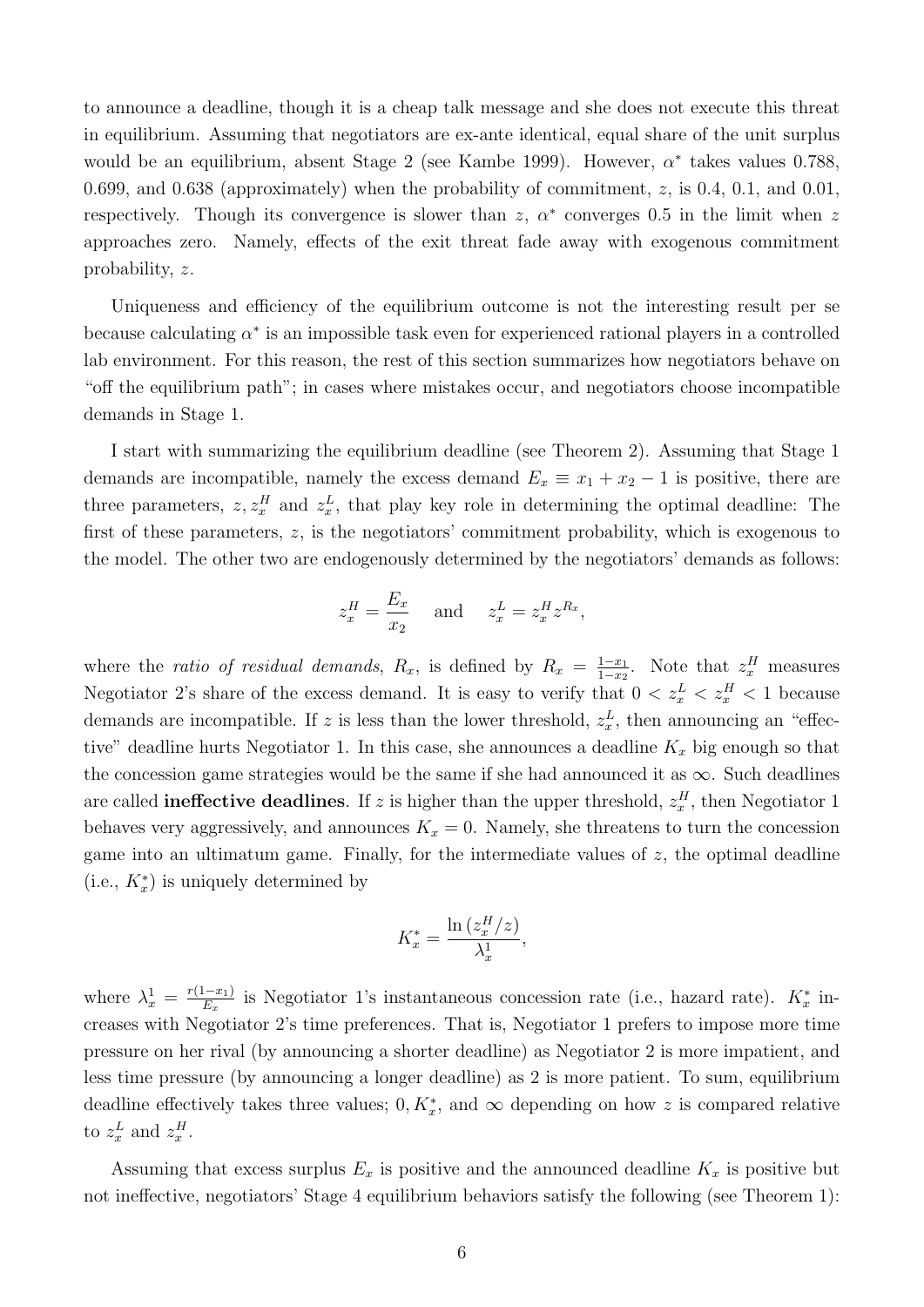- 1. Delay in agreements: Negotiators play a mixed strategy, where they are indifferent between conceding and waiting at all times before the deadline. Although negotiators discount time, they prolong the agreement all the way to the announced deadline with a positive probability because they can build their reputation on their commitments. Higher reputation (by waiting) compensates the opportunity cost of delay, giving the negotiators enough incentive to postpone the agreement with a positive probability.
- 2. Likelihood of disagreements: If the game reaches the announced deadline, then rational Negotiator 1 concedes, and behavioral type exits the game immediately. In either case, Stage 4 certainly ends no later than the deadline. However, rational Negotiator 2 may allow the game end with a disagreement. This may happen only if Negotiator 1 undershoots the target deadline (i.e., she announces a deadline that is less than the optimal level,  $K_x^*$ ). The likelihood of disagreement (i.e., the probability that Negotiator 2 allows the game end with a disagreement) decreases with the deadline. That is, as the announced deadline approaches zero, likelihood of disagreement approaches one. This finding is supported by Karagözoğlu and Kocher (2019), but contradicts with some of the earlier research on time pressure effects on bargaining (see, for example, Roth et al. 1988; and De Dreu et al. 2000). These earlier papers claim that high time pressure (by an earlier deadline) induces lower resistance to conceding, and so individuals under high time pressure might care less about their own position and are more willing to compromise. This does not hold in the model because undershooting the target deadline is an "immature bluffing," signaling that Negotiator 1 is not likely to act on her threat, and so, Negotiator 2 is more likely to call her bluff and less willing to compromise.
- 3. Initial shock and deadline effects: Concession game strategies are continuous and have no atoms on the interval  $(0, K_x)$ . Each negotiator concedes to her opponent with a constant hazard rate  $\lambda_x^i$ . Concession with a positive probability (i.e., atom) is possible only at time 0 (initial concession) or at the announced deadline  $K_x$  (final concession).
- 4. Initial shock effect: Negotiator 1 makes initial concession with a positive probability if and only if she undershoots the target deadline,  $K_x^*$ . On the other hand, Negotiator 2 makes initial concession with a positive probability if and only if the announced deadline is more than  $K_x^*$  (i.e., when Negotiator 1 **overshoots** the target deadline). Therefore, initial shock effect always exists and is due by either negotiator, depending on whether Negotiator 1 overshoots or undershoots the target deadline. Existence of strong initial shock effect is supported by Cramton and Tracy  $(1992)$  and Güth et al.  $(2005)$ . Probability of initial concession decreases with deadline. Although this relationship is mostly monotonic, there may be jumps at the optimal deadline,  $K_x^*$ .
- 5. Deadline effect (last-moment agreements): Negotiator 1 always makes a final concession with a positive probability, if the game ever reaches this point. This observation agrees with a large body of experimental and empirical evidence on deadline effects (see, for example, Güth et al. 2005 and Roth et al. 1988). Negotiator 2 never makes a final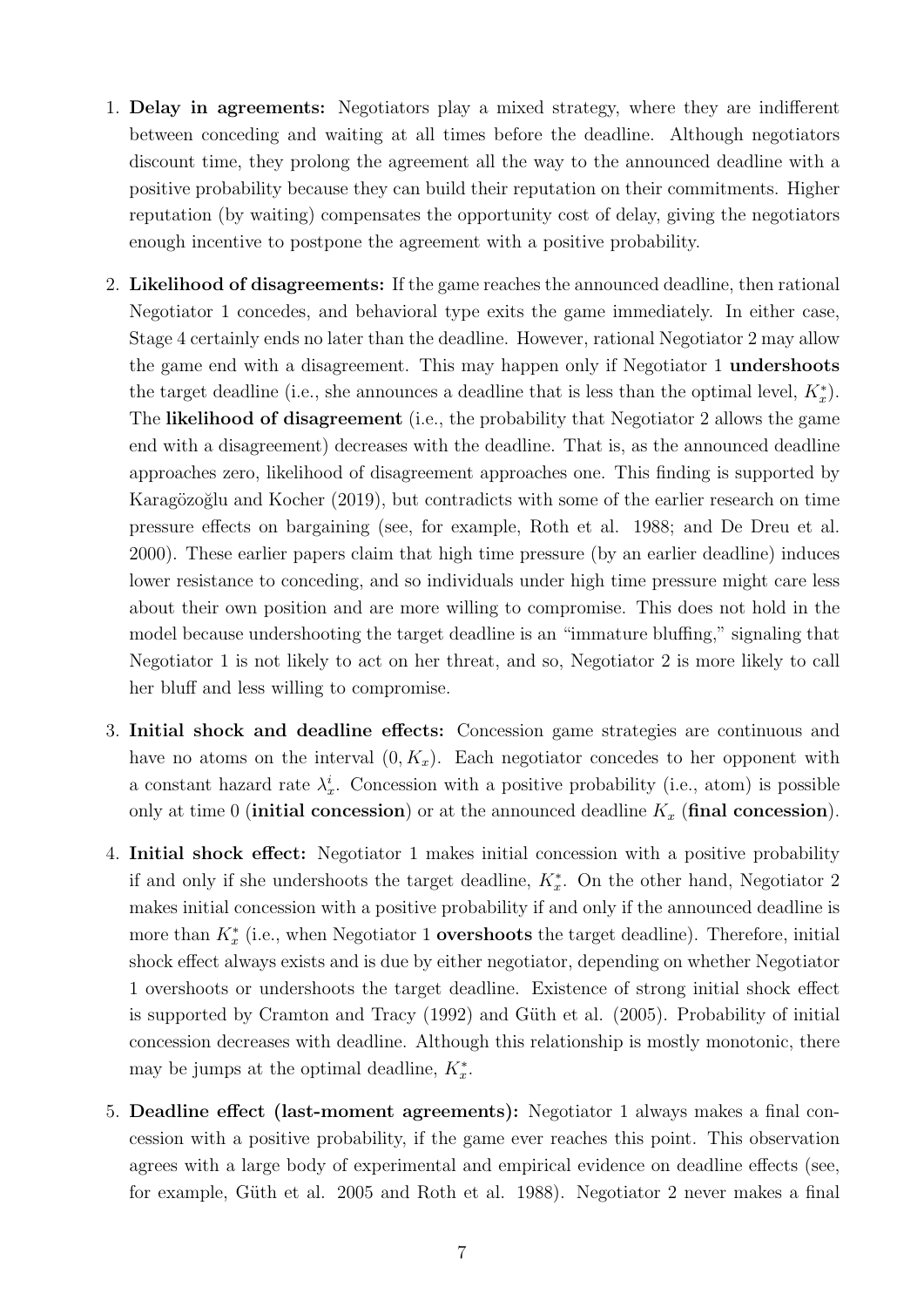concession. Therefore, observable deadline effects are always due by Negotiator 1.

6. Intensity of the deadline effect: Probability of final concession (or the deadline effect) does not change with the deadline if Negotiator 1 undershoots the target. If she overshoots, however, then this probability decreases with the announced deadline, as summarized below:



Figure 1: Probability of deadline effect as a function of the announced deadline

This finding agrees with Karagözoğlu and Kocher (2019) where they report that frequency of last-moment agreements is higher in high time pressure treatment than in low time pressure treatment.

To understand the reason of this behavior, some background information is necessary: Negotiator i's instantaneous concession rate is constant, regardless of the announced deadline  $K_x$ , and equal to the hazard rate  $\lambda_x^i$ . Namely, the growth rate of her equilibrium concession strategy,  $F_i^{K_x}$ , must be constant. Moreover, Negotiator 1's concession strategy always reaches one in equilibrium; namely she does not let the game end with a disagreement. If Negotiator 1 undershoots or overshoots the deadline, then she must adjust her strategy because she did something suboptimal. Adjusting strategy means Negotiator 1 must be sure that  $F_1^{K_x}$  reaches probability one before the deadline without any discontinuity on  $(0, K_x)$  or any change in its growth rate. Therefore, if Negotiator 1 needs to make "adjustments" to her equilibrium concession behavior, then she has only two options; adjusting the initial concession rate or the final concession rate.

If Negotiator 1 undershoots the deadline, then she knows that she made an "immature bluff," and her opponent will call her bluff with a positive probability. Therefore, backing down earlier by conceding at the beginning of the concession game is better for her than waiting and backing down at the very last moment. As a result of this, frequency of lastmoment agreements does not change with the announced deadline. However, if Negotiator 1 overshoots the deadline, then she is not worried about immature bluffing, and so she does not make an immediate concession. In this case, however, frequency of last-moment agreements decreases with the announced deadline because she has more "opportunity" to concede before the deadline.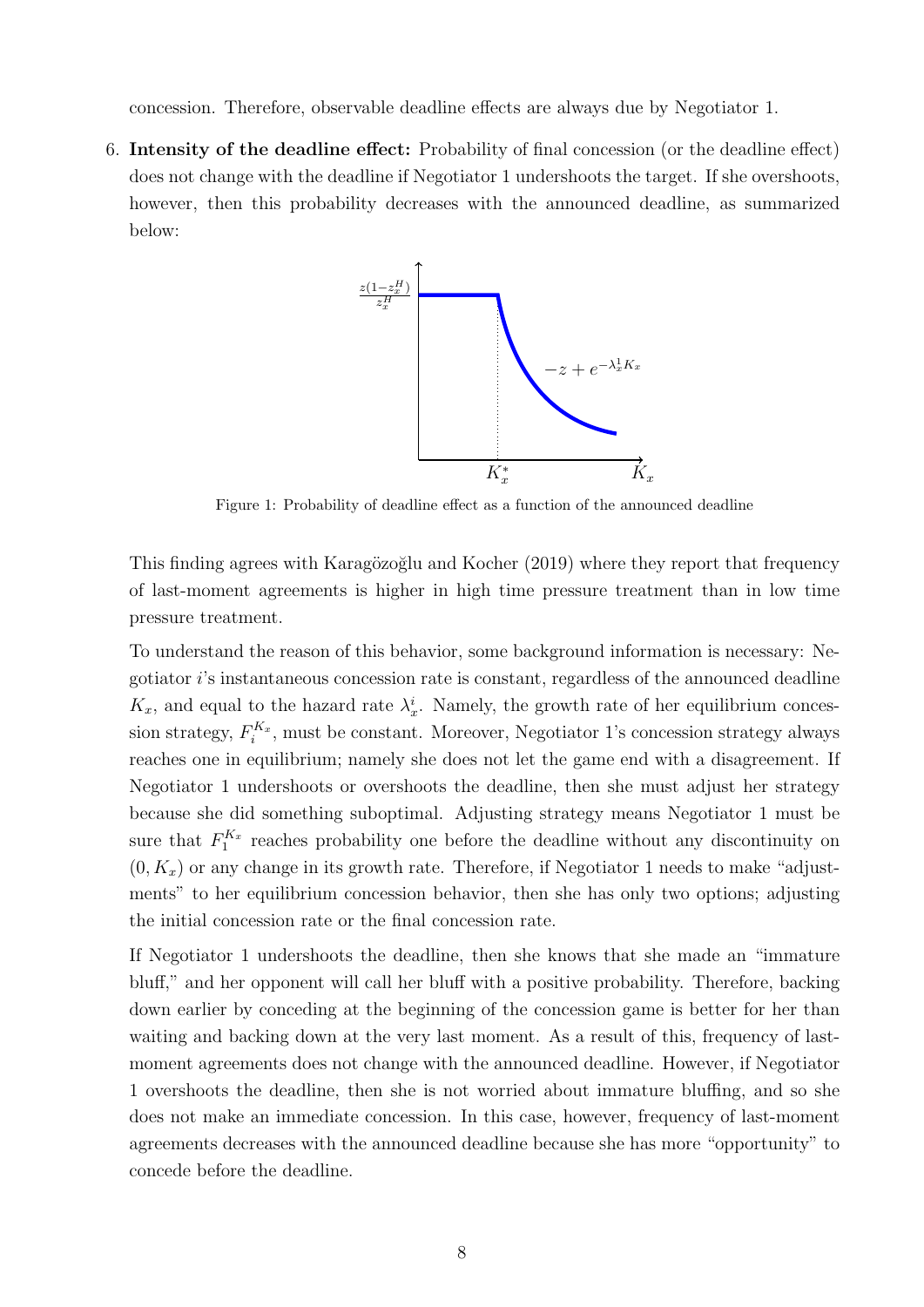7. Settlement rate: For an outsider, who observes the announced deadline and demands, but not the negotiators' types, settlement rate (i.e., probability that Stage 4 ends by a concession of a negotiator) at time  $t \in (0, K_x)$  is the sum of the instantaneous concession rates,  $\lambda_x^1 + \lambda_x^2$ . Therefore, settlement rate has two peaks, one at time zero and the other at the deadline, though the latter is not as high as the former, and flat otherwise.



Figure 2: Settlement rate at time t.

These observations agree with the findings of Cramton and Tracy (1992), given the transformation discussed at the beginning, and Güth et al.  $(2005)$ , where they show that settlement rate has one peak at the beginning and another at the end, and mostly flat in between.

## 4. Formal Results

Negotiator *i*'s behavior in Stage 4, given final offers  $x = (x_1, x_2)$  and deadline  $K_x$ , is a probability distribution over concession times,

 $F_i^{K_x}(t) = Pr(\text{Negotiator } i \text{ concedes prior to time } t).$ 

Let  $\lambda_x^i(t)$  be her instantaneous concession (or hazard) rate at time t. By definition, it satisfies

$$
\lambda_x^i(t) = \frac{dB_i^{K_x}(t)/dt}{1 - B_i^{K_x}(t)} = \frac{(1 - z_i)dF_i^{K_x}(t)/dt}{1 - (1 - z_i)F_i^{K_x}(t)}.
$$
\n(3)

Concession game has no equilibrium in pure strategies. In a mixed strategy equilibrium, negotiators mix between conceding and waiting. Negotiator  $j$  is indifferent between conceding at time t and waiting for an infinitesimal period  $\Delta$  and then conceding at time  $t + \Delta$  if and only if

$$
(1 - x_i)e^{-r_jt} = x_j e^{-r_jt} \lambda_x^{i}(t) \Delta + [1 - \lambda_x^{i}(t) \Delta](1 - x_i)e^{-r_j(t + \Delta)},
$$

where  $\lambda_x^i(t)$  indicates the probability that Negotiator *i* concedes during  $\Delta$ . Solving the last equation for  $\lambda_x^i(t)$  and taking its limit as  $\Delta$  approaches 0 yields a time independent hazard rate:

$$
\lambda_x^i = \frac{r_j(1 - x_i)}{x_1 + x_2 - 1}.\tag{4}
$$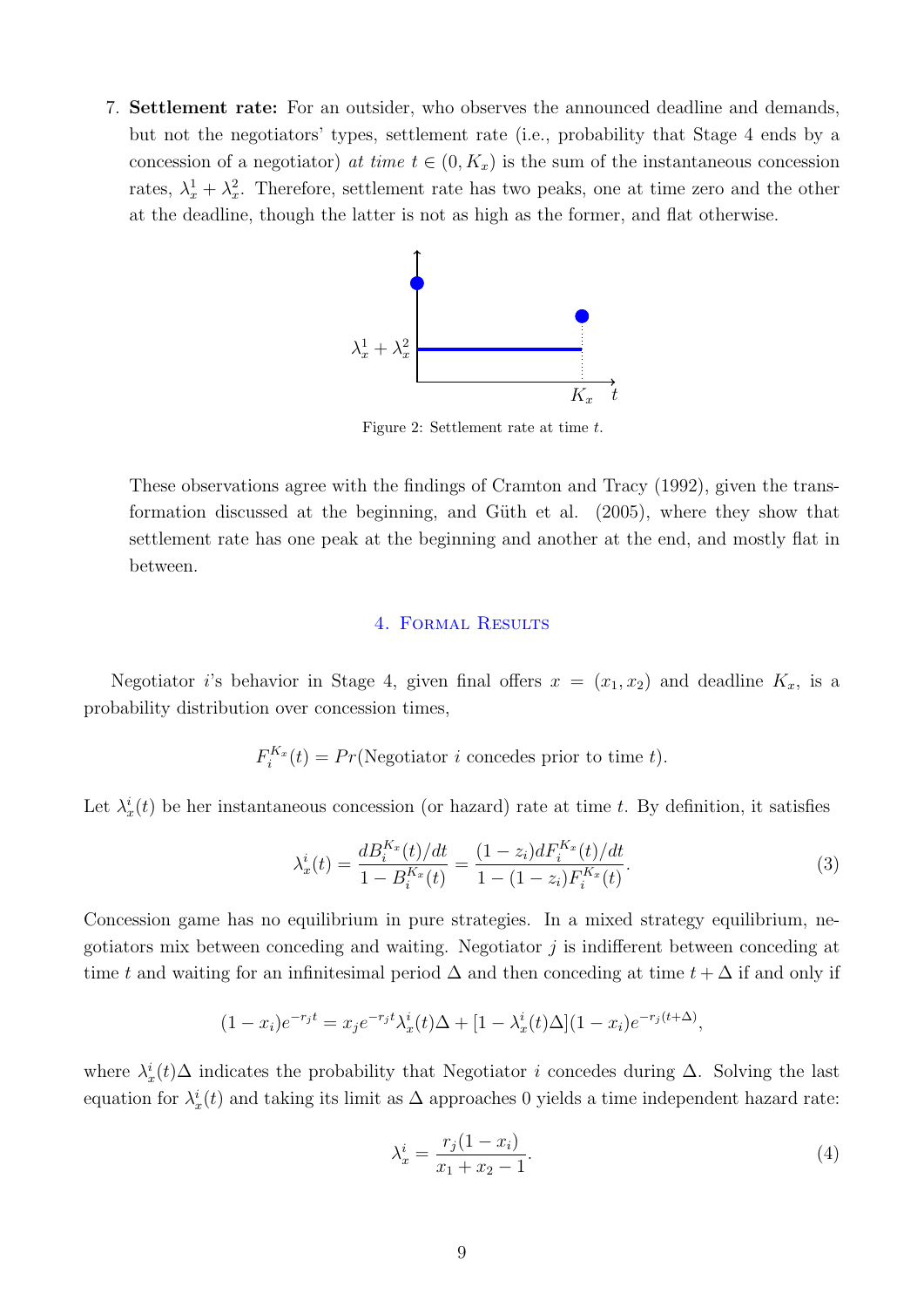Using (3) and integrating up the hazard rate (4) yields

$$
F_i^{K_x}(t) = \frac{1}{1 - z_i} \left( 1 - c_i^{K_x} e^{-\lambda_i t} \right),
$$

where  $c_i^{K_x} = 1 - F_i^{K_x}(0)$ . Therefore, Negotiator *i*'s Stage 4 strategy is constrained by the fixed hazard rate  $\lambda_x^i$ . The announced deadline changes the horizon of the game and the initial concession probability,  $F_i^{K_x}(0)$ . For any  $x = (x_1, x_2) \in (0, 1)^2$ , define

$$
E_x = x_1 + x_2 - 1, \quad z_x^H = \frac{E_x}{x_2}, \quad z_x^L = z_x^H z_2^{\lambda_1/\lambda_2}, \quad K_x^* = \frac{\ln(z_x^H/z_1)}{\lambda_x^1},
$$

and

$$
T_x^0 = \min\left\{\frac{-\ln z_1}{\lambda_x^1}, \frac{-\ln z_2}{\lambda_x^2}\right\}.
$$

Next result summarizes Stage 4 strategies.

**Theorem 1.** In equilibrium, after any history of the game G where  $E_x > 0$ , negotiators' Stage 4 strategies satisfy the following:

1. If  $K<sub>x</sub> = 0$ , then

(i) 
$$
F_1^{K_x}(0^1) = 0
$$
,  $F_1^{K_x}(0^2) = 1$ , and  $F_2^{K_x}(0^1) = 1$  whenever  $z_x^H < z_1$ ,

- (ii)  $F_2^{K_x}(0^1) = F_2^{K_x}(0^2) = 0, 0 \le F_1^{K_x}(0^1) \le 2\left(\frac{z_x^H z_1}{z_x^H(1-z)}\right)$  $\overline{z_x^H(1-z_1)}$ ), and  $F_1^{K_x}(0^2) = 1$  whenever  $z_1 < z_x^H$ , and
- (iii)  $F_1^{K_x}(0^1) = 0$ ,  $F_1^{K_x}(0^2) = 1$ ,  $0 \le F_2^{K_x}(0^1) \le 1$ , and  $F_2^{K_x}(0^2) = F_2^{K_x}(0^1)$  whenever  $z_1=z_x^H$ .
- 2. If  $0 < K_x < \min\{K_x^*, T_x^0\}$ , then

(i) 
$$
F_1^{K_x}(t) = \frac{1}{1-z_1}(1 - \frac{z_1}{z_x^H}e^{\lambda_x^1(K_x^1 - t)})
$$
 whenever  $t \in [0, K_x^1]$ , and  $F_1^{K_x}(K_x) = 1$ , and  
\n(ii)  $F_2^{K_x}(t) = \frac{1}{1-z_2}(1 - e^{-\lambda_x^2 t})$  whenever  $t \in [0, K_x^1]$ , and  $F_2^{K_x}(K_x) = F_2^{K_x}(K_x^1)$ .

3. If  $K_x^* < T_x^0$  and  $K_x = K_x^*$ , then

(i) 
$$
F_1^{K_x}(t) = \frac{1}{1-z_1}(1 - e^{-\lambda_x^1 t})
$$
 whenever  $t \in [0, K_x^1]$ , and  $F_1^{K_x}(K_x) = 1$ ,  
\n(ii)  $F_2^{K_x}(t) = \frac{1}{1-z_2}(1 - c_2^{K_x}e^{-\lambda_x^2 t})$  where  $c_2^{K_x} \in \left[z_2\left(\frac{z_x^H}{z_1}\right)^{\lambda_x^2/\lambda_x^1}, 1\right]$  whenever  $t \in [0, K_x^1]$ , and  $F_2^{K_x}(K_x) = F_2^{K_x}(K_x^1)$ .

4. If 
$$
K_x^* < T_x^0
$$
 and  $K_x^* < K_x < T_x^0$ , then

(i) 
$$
F_1^{K_x}(t) = \frac{1}{1-z_1}(1 - e^{-\lambda_x^1 t})
$$
 whenever  $t \in [0, K_x^1]$ , and  $F_1^{K_x}(K_x) = 1$ , and  
\n(ii)  $F_2^{K_x}(t) = \frac{1}{1-z_2}(1 - z_2 e^{\lambda_x^2(K_x^1 - t)})$  whenever  $t \in [0, K_x^1]$ , and  $F_2^{K_x}(K_x) = F_2^{K_x}(K_x^1)$ .

5. Finally, if  $T_x^0 \le K_x$ , then  $F_i^{K_x}(t) = \frac{1}{1-z_i}(1-z_i e^{\lambda_x^i(T_x^0-t)})$  whenever  $t \in [0, T_x^0]$ , and  $F_i^{K_x}(t) =$ 1 whenever  $t \geq T_x^0$ .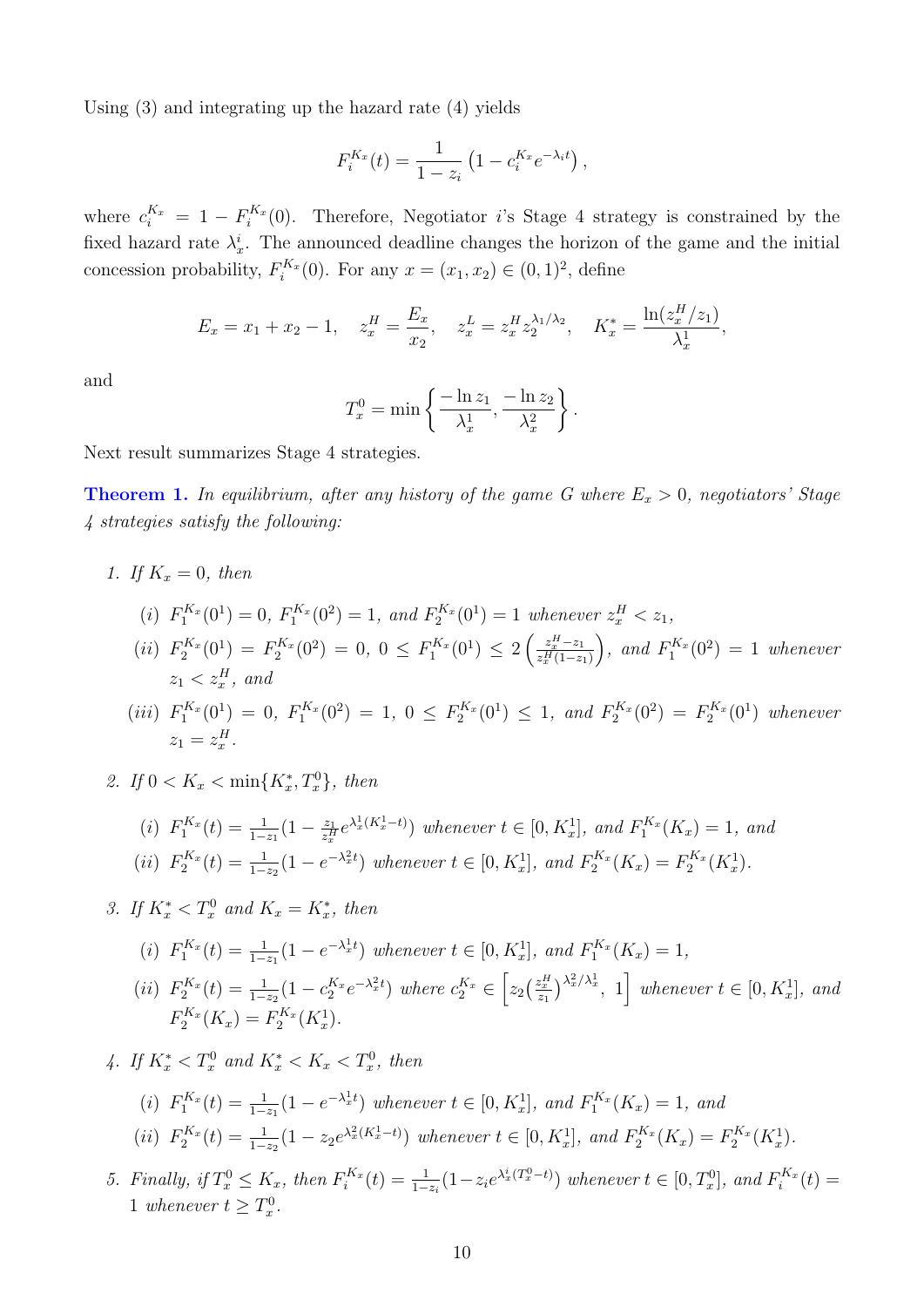Given the equilibrium strategies, negotiators build their reputation simply by waiting. Negotiator *i*'s reputation at time *t*, denoted by  $\hat{z}_x^i(t)$ , is the conditional probability that she is the behavioral type (conditional on the event that she does not concede before time  $t$ ) and it is calculated by the Bayes' rule as follows:

$$
\hat{z}_x^i(t) = \frac{z_i}{z_i + (1 - z_i)(1 - F_i^{K_x}(t))}.
$$

In equilibrium, Negotiator 1 announces as early a deadline as possible with the constraint that she must have sufficient time to build her reputation so that  $\hat{z}_x^1(K_x^1) \geq z_x^H$  holds. Negotiator 1's reputation at the deadline cannot fall short of  $z_x^H$  because if it does, then Negotiator 2 would prefer to wait rather than concede at or around the deadline, contradicting that mixed strategy equilibrium requires indifference between these two actions at all times. The bigger the time pressure Negotiator 1 imposes on her rival (by announcing a shorter deadline), the earlier her rival would concede, and thus, the more surplus (in ex-ante terms) Negotiator 1 could extract. However, Negotiator 1's reputational concerns prevent him to announce a very short deadline. In conclusion, Negotiator 1's reputational concerns give rise to a trade-off between the demands, x, and the length of the deadline she announces,  $K_x$ , and this trade-off is summarized by the inequality above. The next result formally summarizes all this.

**Theorem 2.** In equilibrium, after any history of the game G where  $E_x > 0$ , Negotiator 1's deadline announcement,  $K_x$ , satisfies the following:

- 1.  $K_x = 0$  whenever  $z_1 \geq z_x^H$ ,
- 2.  $K_x = K_x^*$  whenever  $z_x^L \leq z_1 < z_x^H$ , and
- 3.  $K_x \in \left[-\frac{\ln z_2}{\lambda^2}\right]$  $\left[\frac{n z_2}{\lambda_x^2}, \infty\right]$  whenever  $z_1 < z_x^L$ .

Negotiators never choose extreme demands in equilibrium, and the next result characterizes Stage 1 strategies.

**Theorem 3.** In any equilibrium of the game G, Negotiator 1 demands  $\alpha^*$ , satisfying

$$
\alpha^* = \sup \left\{ x_1 \in (0,1) \middle| z_{(x_1,x_2)}^L \le z_1 \text{ for all } x_2 \in [1-x_1,1) \right\},\,
$$

Negotiator 2 demands  $1 - \alpha^*$ , and the game ends in Stage 1.

## 5. Concluding Remarks and Related Literature

Commitment and exit threats are studied, to some extent, separately in the bargaining literature. Schelling (1966) points out the potential benefits of commitment in strategic and dynamic environments and asserts that one way to model the possibility of commitment is to explicitly include it as an action players can take. Crawford (1982), Muthoo (1996), and Ellingsen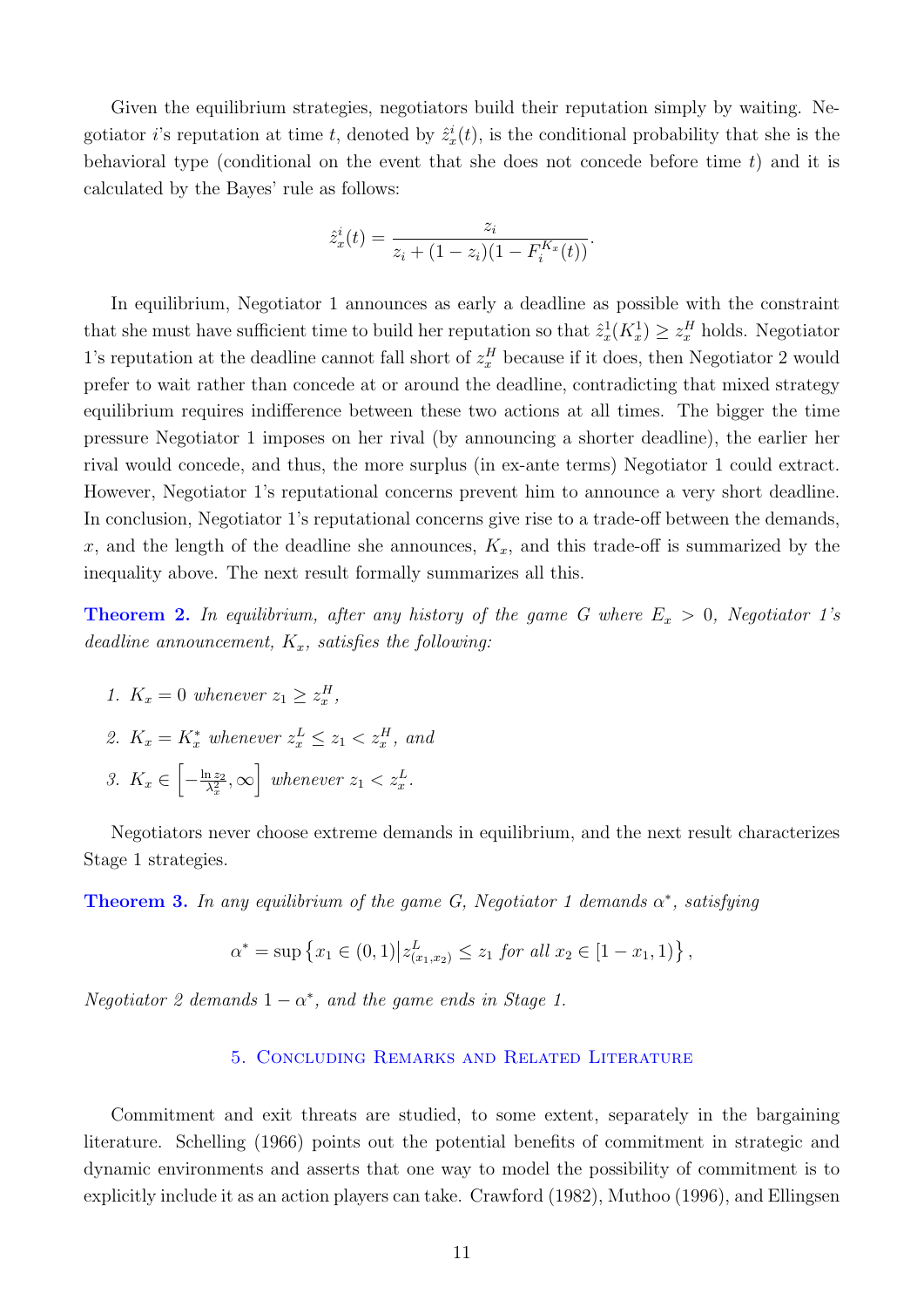and Miettinen (2008) follow this approach and show that commitment can be rationalized in equilibrium if revoking commitments is costly. The bargaining models in these papers are oneshot simultaneous-move games. Myerson (1991), Kambe (1999), and Abreu and Gul (2000) follow a reputational approach: Parallel to Kreps and Wilson (1982) and Milgrom and Roberts (1982), commitments are modeled as behavioral types that exist in society so that rational players can mimic if they like to do so.<sup>4</sup>

The exit threat is also studied in the bargaining literature. Among many others, Osborne and Rubinstein (1990), Vislie (1988), Shaked (1994), and Ponsati and Sakovics (1998 & 2001) model exit as the ability of opting out of negotiation and receiving an outside option. On the other hand, Fershtman and Seidmann (1993), Ma and Manove (1993), and Ponsati (1995), for example, model exit as a predetermined deadline for the negotiations. The treatment of the exit threat in the current paper has resemblance to both approaches in the sense that announcing an exit time creates a deadline effect, and the ability of choosing exit time provides strategic advantage for much the same reason as the ability of opting out does. Two important difference of the current paper, however, is that (1) rational negotiators do not have to exit the game, unless it is what they want to, and could continue negotiation beyond the deadline, and (2) opting out is an inefficient outcome for all, so it is never optimal to exit.

Fudenberg and Tirole (1986), Chatterjee and Samuelson (1987), and Ponsati and Sakovics (1995) study war of attrition (WOA) games with two-sided uncertainty. Kambe (1999) and Abreu and Gul (2000) take a step forward and add a pre-play to standard WOA games, where the negotiators simultaneously choose their demands, which determine their strategies in the WOA phase. The current paper adds additional layer to these papers by allowing one player to announce a deadline, at which point her behavioral type may end the game.

# **APPENDIX**

I begin with proving the following result, which I extensively use to prove Theorem 1.

**Proposition 1.** In equilibrium, after any history of the game G where  $E_x > 0$  and  $K_x \in (0, T_x^0)$ , negotiators' Stage 4 strategies satisfy the following:

1. 
$$
F_i^{K_x}(t) = \frac{1}{1-z_i} (1 - c_i^{K_x} e^{-\lambda_x^i t})
$$
 whenever  $t \in [0, K_x^1]$ , where  $c_i^{K_x} \in [z_i, 1]$  with  $(1 - c_1^{K_x})(1 - c_2^{K_x}) = 0$ .  
\n2.  $F_1^{K_x}(K_x^2) = 1$  and  $F_2^{K_x}(K_x) = F_2(K_x^1)$ .

3. Negotiator 1's reputation reaches  $z_x^H$  at time  $K_x^1$ , namely  $\hat{z}_i^{K_x}(K_x^1) = z_x^H$ , whenever  $\hat{z}_2^{K_x}(K_x^1) < 1$ .

**Proof of Proposition 1.** Assume that  $E_x > 0$  and  $K_x \in (0, T_x^0)$ , and suppose  $F_1^{K_x}$  and  $F_2^{K_x}$  are part of an equilibrium. Proofs of the following results directly follow from the arguments in Hendricks, Weiss and Wilson (1988) and are analogous to the proof of Lemma 1 in Abreu and Gul (2000), so I skip the details.

<sup>4</sup>Abreu and Sethi (2003) supports the existence of behavioral types from an evolutionary perspective and show that if players incur a cost of rationality, even if it is very small, the absence of such behavioral types is not compatible with evolutionary stability in bargaining environments.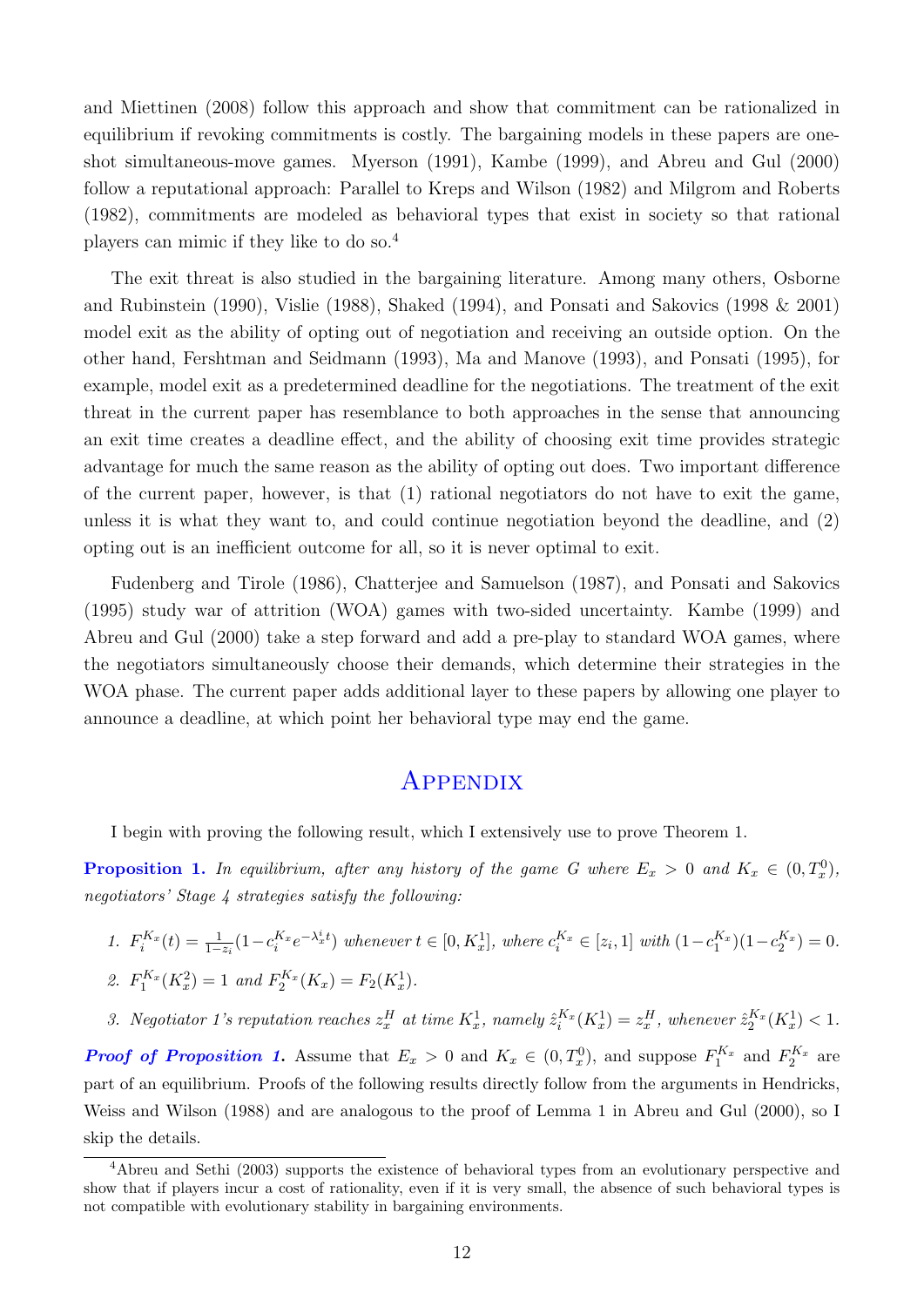**Lemma A.1.** If  $F_i^{K_x}$  is constant on some interval  $[t, t'] \subseteq [0, K_x^1)$ , then  $F_j^{K_x}$ , where  $i, j \in \{1, 2\}$  and  $j \neq i$ , is also constant over  $[t, t' + \eta]$  for some  $\eta > 0$ .

**Lemma A.2.**  $F_1^{K_x}$  and  $F_2^{K_x}$  do not have a mass point over  $(0, K_x^1)$ . **Lemma A.3.**  $F_1^{K_x}(0)F_2^{K_x}(0) = 0.$ 

**Proof of (1):** There is no interval  $(t', t'')$  with  $0 \le t' < t'' < K_x^1$  such that both  $F_1^{K_x}$  and  $F_2^{K_x}$  are constant. Assume on the contrary that  $t^* < K^1$  is the supremum of the upper bounds of  $t''$ 's such that both  $F_1^{K_x}$  and  $F_2^{K_x}$  are constant. By Lemma A.1,  $F_j^{K_x}$  is constant on  $(t', t^* + \eta)$  for some  $\eta > 0$  because  $F_i^{K_x}$  is constant on  $(t', t^*)$ . Thus, both  $F_1^{K_x}$  and  $F_2^{K_x}$  are constant on this later interval, contradicting the definition of  $t^*$ . Therefore,  $F_1^{K_x}$  and  $F_2^{K_x}$  must be strictly increasing over  $[0, K^1]$ . Lemma A.2 implies the strategies are continuous over  $[0, K^1)$ . To prove that they are continuous on  $[0, K_x^1]$  as well, suppose for a contradiction that  $F_2^{K_x}$  has a jump at time  $K_x^1$ . Then Negotiator 1 prefers to wait for some time before  $K_x^1$  and concede at time  $K_x^2$ . However, it contradicts the fact that  $F_1^{K_x}$  is strictly increasing over  $[0, K_x^1]$ . Likewise,  $F_1^{K_x}$  cannot have a jump at time  $K_x^1$ . To prove the last claim, suppose for a contradiction that  $F_1^{K_x}(K_x^1) - F_1^{K_x}((K_x^1)^-) = p > 0$ . Then, we have

$$
U_2(K_x^1 - \Delta, F_1^{K_x}) = (1 - x_1)(1 - B_1^{K_x}(K_x^1 - \Delta))e^{-r_2(K_x^1 - \Delta)} + x_2 \int_0^{K_x^1 - \Delta} e^{-r_2y} dB_1^{K_x}(y),
$$
  

$$
U_2(K_x^1, F_1^{K_x}) = \left[\frac{1}{2}(1 + x_2 - x_1)p + (1 - x_1)(1 - B_1^{K_x}(K_x^1))\right]e^{-r_2K_x^1} + x_2 \int_0^{K_x^1} e^{-r_2y} dB_1^{K_x}(y).
$$

Therefore,  $U_2(K_x^1, F_1^{K_x}) - U_2(K_x^1 - \Delta, F_1^{K_x}) > 0$  for small values of  $\Delta$  because this difference is equal to  $o_1(\Delta) + o_2(\Delta) + \frac{1}{2}p(1+x_2-x_1)e^{-r_2K_x^1}$  where  $o_1(\Delta) = x_2 \int_{K_x^1 - \Delta}^{K_x^1} e^{-r_2y} dB_1^{K_x}(y)$ ,  $o_2(\Delta) = (1-x_1)[(1-x_2)^{1/2}]$  $B_1^{K_x}(K_x^1)$  –  $(1 - B_1^{K_x}(K_x^1 - \Delta))e^{r_2\Delta}$  and both  $o_1(\Delta)$  and  $o_2(\Delta)$  approach 0 as  $\Delta$  approaches 0. In conclusion, if  $F_1^{K_x}$  has a jump at time  $K_x^1$ , then Negotiator 2 prefers to wait for some time  $[K_x^1 - \Delta, K_x^1)$ , where  $\Delta > 0$  is small, and then concede at time  $K_x^1$ , contradicting that  $F_2^{K_x}$  is not constant over  $[0, K_x^1]$ . Hence,  $F_1^{K_x}$  and  $F_2^{K_x}$  must be continuous on  $[0, K^1]$ . Given the functional form of  $U_i(t,.)$ ,  $U_i(t, F_j^{K_x})$ must be continuous as well.

Then, it follows that  $D^i \equiv \{t | U_i(t, F_j^{K_x}) = \max_{s \in [0, K_x^1]} U_i(s, F_j^{K_x})\}$  is dense in  $[0, K_x^1]$ . Hence,  $U_i(t, F_j^{K_x})$  is constant for all  $t \in [0, K_x^1]$ . Consequently,  $D^i = [0, K_x^1]$ . Therefore,  $U_i(t, F_j^{K_x})$  is differentiable as a function of t. The differentiability of  $F_1^{K_x}$  and  $F_2^{K_x}$  follows from the differentiability of the utility functions on  $[0, K_x^1]$ . Differentiating the utility functions and applying the Leibnitz's rule yields the functional forms as required.

**Proof of (2):** Equilibrium strategy  $F_2^{K_x}$  dictates that Negotiator 2's rationality will never be common knowledge before the game ends. However, Negotiator 1's type will be revealed at time  $K_x^2$  if the game ever comes to this point. In equilibrium, Negotiator 2 will never concede to a rational negotiator after time  $K_x^1$ , so Negotiator 1 will concede and finish the game at time  $K_x^2$ . Hence, it must be that  $F_1^{K_x}(K_x^2) = 1$  and  $F_2^{K_x}(K_x) = F_2(K_x^1)$ .

**Proof of (3):** Assume that  $\hat{z}_x^2(K_x^1) < 1$ . In equilibrium, Negotiator 2 is indifferent between conceding and waiting at time  $K_x^1$  because  $F_2^{K_x}$  is continuous on  $[0, K_x^1]$ . If she concedes at time  $K_x^1$ , then her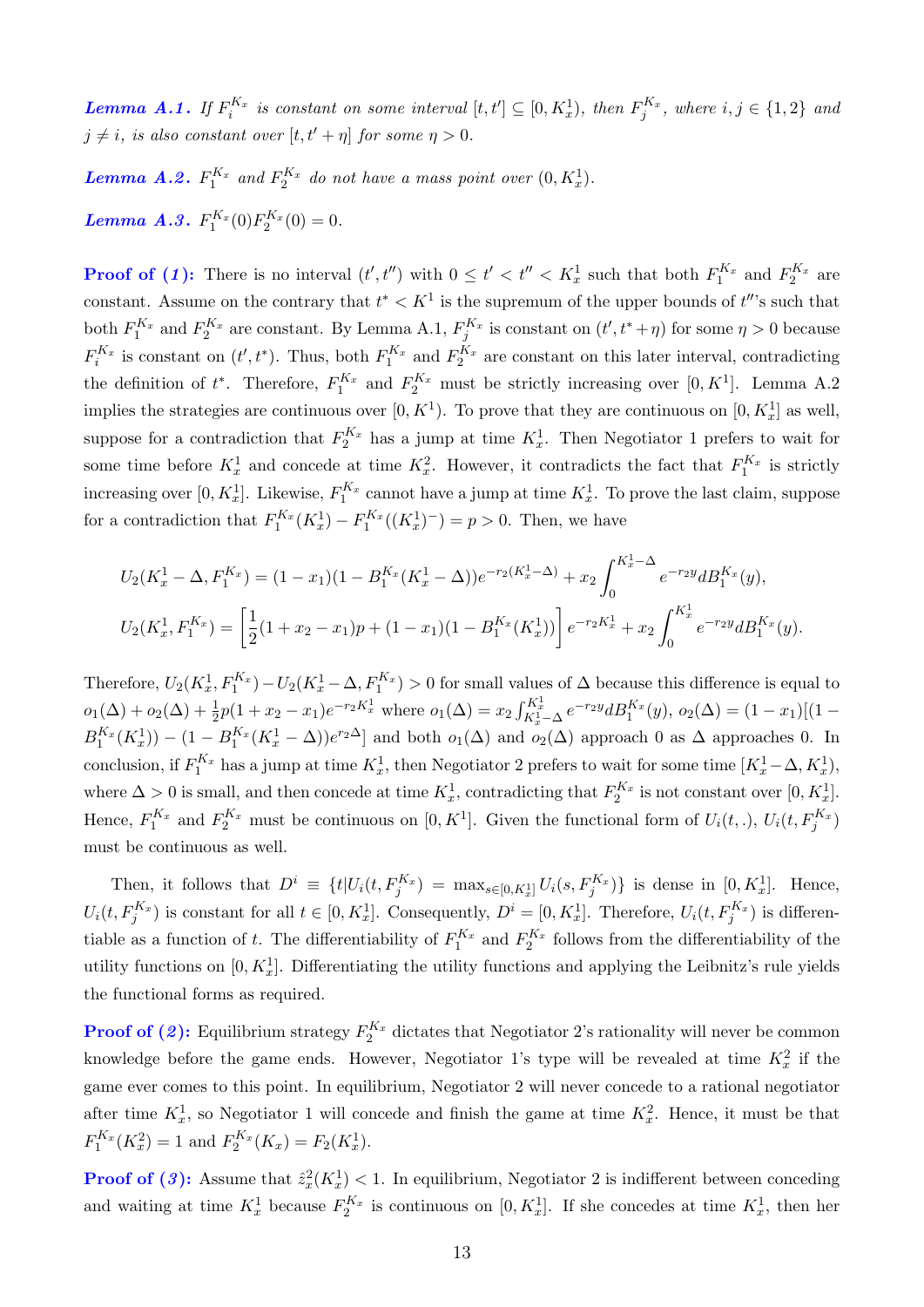instantaneous payoff will be  $1-x_1$ . If she waits instead, then her expected payoff will be  $(1-\hat{z}_x^1(K_x^1))x_2$ by (2.) above. These two payoffs are equal if and only if  $\hat{z}_x^1(K_x^1) = z_x^H$ , as required.

**Proof of Theorem 1.** Take any history of the game G where  $E_x > 0$ . Assume that  $F_i^{K_x}$  is Stage 4 equilibrium strategy for  $i = 1, 2$ .

**Proof of (1):** Assume  $K_x = 0$ . It must be that

$$
U_1(0^1, F_2^{K_x}) = F_2^{K_x}(0^1)(1 - z_2) \left(\frac{1 + x_1 - x_2}{2}\right) + z_2(1 - x_2) + (1 - z_2)(1 - F_2^{K_x}(0^1))(1 - x_2),
$$
  
\n
$$
U_1(0^2, F_2^{K_x}) = (1 - z_2)F_2^{K_x}(0^1)x_1 + [(1 - z_2)(1 - F_2^{K_x}(0^1)) + z_2](1 - x_2),
$$
  
\n
$$
U_2(0^1, F_1^{K_x}) = F_1^{K_x}(0^1) \left(\frac{1 + x_2 - x_1}{2}\right)(1 - z_1) + z_1(1 - x_1) + (1 - z_1)(1 - F_1^{K_x}(0^1))(1 - x_1),
$$
 and  
\n
$$
U_2(\infty, F_1^{K_x}) = (1 - z_1)F_1^{K_x}(0^1)x_2 + (1 - z_1)(1 - F_1^{K_x}(0^1))x_2.
$$

where  $U_2(\infty, F_1^{K_x})$  denote Negotiator 2's expected payoff of never conceding.

Proof of (*i*): Suppose  $z_x^H$  <  $z_1$ . Given  $F_1^{K_x}$ ,  $F_2^{K_x}$  form a best response because  $U_2(\infty, F_1^{K_x}) \le$  $U_2(0^1, F_1^{K_x})$  iff  $(1-z_1)x_2 \le z_1(1-x_1) + (1-z_1)(1-x_1)$  iff  $z_x^H \le z_1$ . Similarly, given  $F_2^{K_x}$ ,  $F_1^{K_x}$  forms a best response because  $U_1(0^2, F_2^{K_x}) = x_1(1-z_2)+z_2(1-x_2) > U_1(0^1, F_2^{K_x}) = z_2(1-x_2)+(1-z_2)(\frac{1+x_1-x_2}{2})$ iff  $x_1 + x_2 > 1$ . To establish uniqueness, first observe that  $U_1(0^2, F_2^{K_x}) > U_1(0^1, F_2^{K_x})$  (or  $F_1^{K_x}(0^1) = 0$ ) whenever  $F_2^{K_x}(0^1) > 0$ . However, if  $F_1^{K_x}(0^1) = 0$ , then Negotiator 2 prefers to concede at Stage  $0^1$  of time 0. Therefore, we must show it is never the case that  $F_2^{K_x}(0^1) = 0$ . Suppose, for a contradiction, that  $F_2^{K_x}(0^1) = 0$ . It must be that  $U_2(F_1^{K_x}) \ge U_2(0^1, F_1^{K_x})$  iff  $F_1^{K_x}(0^1) \le 2(\frac{z_H - z_1}{z_H(1 - z_1)})$ , which never holds since  $z_1 > z_H$ .

Proof of (*ii*): Suppose  $z_1 < z_x^H$ . Given the range of  $F_1^{K_x}$ ,  $U_2(\infty, F_1^{K_x}) \ge U_2(0^1, F_1^{K_x})$ , and so  $F_2^{K_x}$  is a best response. Likewise, given  $F_2^{K_x}$ ,  $U_1(0^1, F_2^{K_x}) = U_1(0^2, F_2^{K_x}) = 1 - x_2$ , and so  $F_1^{K_x}$  is also a best response.

Proof of (*iii*): Suppose  $z_1 = z_x^H$ . Given  $F_1^{K_x}$ ,  $U_2(0^1, F_1^{K_x}) = U_2(\infty, F_1^{K_x})$ , and so any  $F_2^{K_x}(0^1) \in [0, 1]$ is a best response. Moreover, for any  $F_2^{K_x}(0^1) \in [0,1]$ , we have  $U_1(0^2, F_2^{K_x}) \ge U_1(0^1, F_2^{K_x})$  as required.

**Proof of (2):** Assume that  $0 < K_x < \min\{K_x^*, T_x^0\}$ . Negotiator 1's reputation at  $K_x^1$  be  $z_H$  only if  $F_1^{K_x}(0) > 0$ . Therefore, it must be that  $c_2^{K_x} = 1$  by Proposition 1, yielding the functional form of  $F_2^{K_x}$ . Solving  $\hat{z}_x^1(K_x^1) = z_x^H$  yields  $F_1^{K_x}(t)$ .

**Proof of (3):** Assume that  $0 < K_x = K_x^* < T_x^0$ . If  $F_1^{K_x}(0) > 0$ , then  $F_2^{K_x}(0) = 0$ , and so  $\hat{z}_x^2(K_x^1) <$  $z_x^H$   $\langle \hat{z}_x^1(K_x^1) \rangle$  by (1) of Proposition 1, contradicting (3) of Proposition 1. Thus, is must be that  $F_1(0) = 0$ , implying  $F_1^{K_x}$  as required. Because  $F_2^{K_x}(K_x^1) \leq 1$  by Proposition 1, it must be that  $c_2^{K_x} \ge z_2 e^{\lambda_x^2 K_x^1}$  as required.

**Proof of (4):** Assume that  $K_x^* < K_x < T_x^0$ . Because  $K_x^* < K_x$  and  $F_1^{K_x}$  is strictly increasing by Proposition 1, it must be that  $z_x^H < \hat{z}_x^1(K_x^1)$ . The last condition and (3) of proposition 1 require  $F_2^{K_x}(K_x^1) = 1$ , implying  $F_2^{K_x}(t)$  as required by Proposition 1. Since  $c_2^{K_x} < 1$ , Proposition 1 requires  $c_1^{K_x} = 1$ , implying  $F_1^{K_x}$ .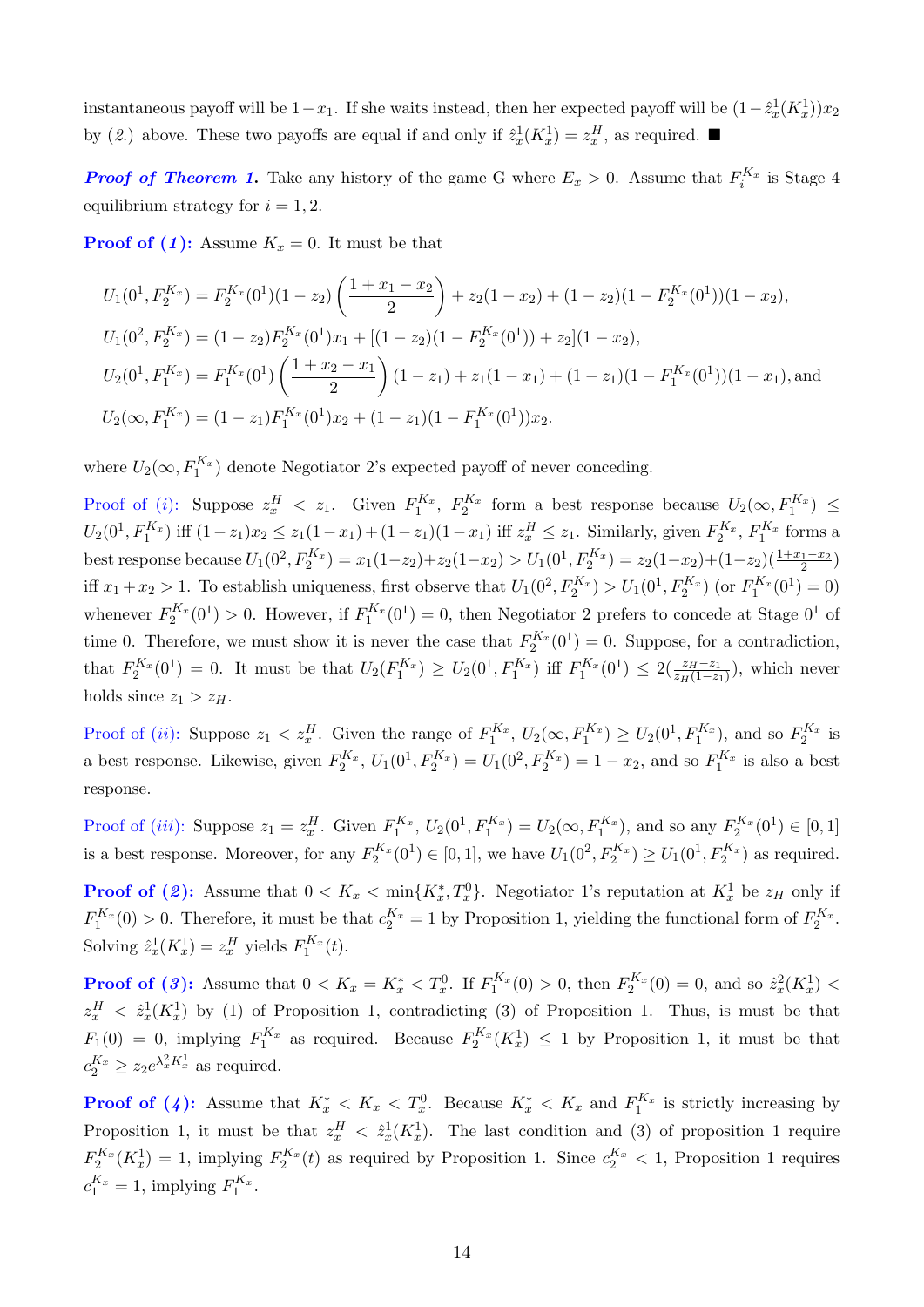**Proof of (5):** The proof immediately follows from Hendricks, Weiss and Wilson (1988) and the proof of Lemma 1 in Abreu and Gul (2000).  $\blacksquare$ 

**Proof of Theorem 2.** Given Theorem 1, in equilibrium after any history of the game G where  $E_x > 0$ and  $K_x > 0$ , negotiators are indifferent between conceding at time 0 and waiting for some time  $t \leq K_x^2$ and then conceding at time t. Thus,  $U_1(t, F_2^{K_x}) = U_1(0, F_2^{K_x})$  whenever  $t \in [0, K_x]$ . Namely,

$$
U_1(t, F_2^{K_x}) = x_1(1 - z_2)F_2^{K_x}(0) + (1 - x_2)\left[1 - (1 - z_2)F_2^{K_x}(0)\right] \equiv u_1^{K_x}
$$

for all  $0 \le t \le K_x^1$ . Thus,

$$
U_1^e(F_1^{K_x}, F_2^{K_x}) = (1 - z_1)u_1^{K_x}.
$$

Therefore, Theorem 1 implies that Negotiator 1s' ex-ante payoffs are as follows:

\n- **(A)** If 
$$
K_x = 0
$$
, then
\n- **(A.1)** If  $z_1 \geq z_x^H$ , then  $U_1^e(F_1^{K_x}, F_2^{K_x}) = x_1(1-z_1)(1-z_2) + (1-x_2)z_2(1-z_1)$ .
\n- **(A.2)** If  $z_1 < z_x^H$ , then  $U_1^e(F_1^{K_x}, F_2^{K_x}) = (1-x_2)(1-z_1)$ .
\n- **(B)** If  $K_x < \min\{K_x^*, T_x^0\}$ , then  $U_1^e(F_1^{K_x}, F_2^{K_x}) = (1-x_2)(1-z_1)$ .
\n- **(C)** If  $K_x^* \leq K_x < T_x^0$ , then  $U_1^e(F_1^{K_x}, F_2^{K_x}) = x_1(1-z_1)\left(1-z_2e^{\lambda_x^2 K_x}\right) + (1-x_2)(1-z_1)z_2e^{\lambda_x^2 K_x}$ .
\n- **(D)** If  $T_x^0 \leq K_x$ , then  $U_1^e(F_1^{K_x}, F_2^{K_x}) = x_1(1-z_1)\left(1-z_2e^{\lambda_x^2 T_x^0}\right) + (1-x_2)(1-z_1)z_2e^{\lambda_x^2 T_x^0}$ .
\n

Because  $x_1 > 1 - x_2$  and all the payoffs are convex combination of  $x_1$  and  $1 - x_2$ , it is easy to verify that payoff in (C) decreases with  $K_x$ , is higher than that of (B) and (D) for all  $K_x \in [0, T_x^0]$ , lower than that of  $(A.1)$ , and higher than  $(A.2)$ . Moreover, payoff in  $(D)$  is higher than that of  $(B)$ and (A.2). Thus, if  $z_x^H \leq z_1$ , then optimal deadline announcement for Negotiator 1 is  $K_x = 0$ , and if  $z_x^L \leq z_1 \leq z_x^H$ , then optimal deadline announcement is  $K_x = K_x^*$  because the payoff in  $(A.1)$  is redundant. Finally, if  $z_1 < z_x^L$ , then  $K_x^* > T_x^0$ , so payoff in (C) is also redundant. In this case, optimal deadline announcement for Negotiator 1 is any  $K_x \geq T_x^0$ .

**Proof of Theorem 3.** Define the set

$$
D(G) = \left\{ x_1 \in (0,1) \middle| z_x^L \le z_1 \text{ for all } x_2 \in [1-x_1,1) \right\}.
$$

Then, set

$$
\alpha^* \equiv \sup D(G).
$$

Note that  $\alpha^*$  is well-defined because  $D(G)$  is a nonempty, bounded set: For any values of  $z_1$  and  $z_2$ , there always exists  $x_1$  sufficiently close to 0 so that  $z_x^L$  is close to 0, and so less than  $z_1$ .

By Theorems 1 and 2, given demands  $x = (x_1, x_2)$ , Negotiator i's lowest ex-ante payoff in equilibrium is  $\underline{u}_i \equiv (1-z_i)(1-x_j)$ . Moreover, because concession game strategies satisfy  $F_1^{K_x}(0)F_2^{K_x}(0) = 0$ , if Negotiator *i*'s equilibrium payoff is more than  $\underline{u}_i$ , then *j*'s payoff must be  $\underline{u}_j$ . Furthermore, if  $z_1 < z_x^L$ , then Negotiator 1's ex-ante payoff is  $\underline{u}_1$  regardless of her deadline announcement in Stage 2. However, if  $z_1 \geq z_x^L$ , then Negotiator 1's equilibrium payoff is more than  $\underline{u}_1$ .

Therefore, demands  $(x_1, x_2)$  cannot be part of equilibrium if  $z_1 < z_x^L$  and there is  $x'_1 \in [1 - x_2, 1]$ for Negotiator 1 such that  $z_1 \geq z_{(x'_1,x_2)}^L$ . Note that for any  $x_2 \in (0,1)$  there is always a  $x_1$  that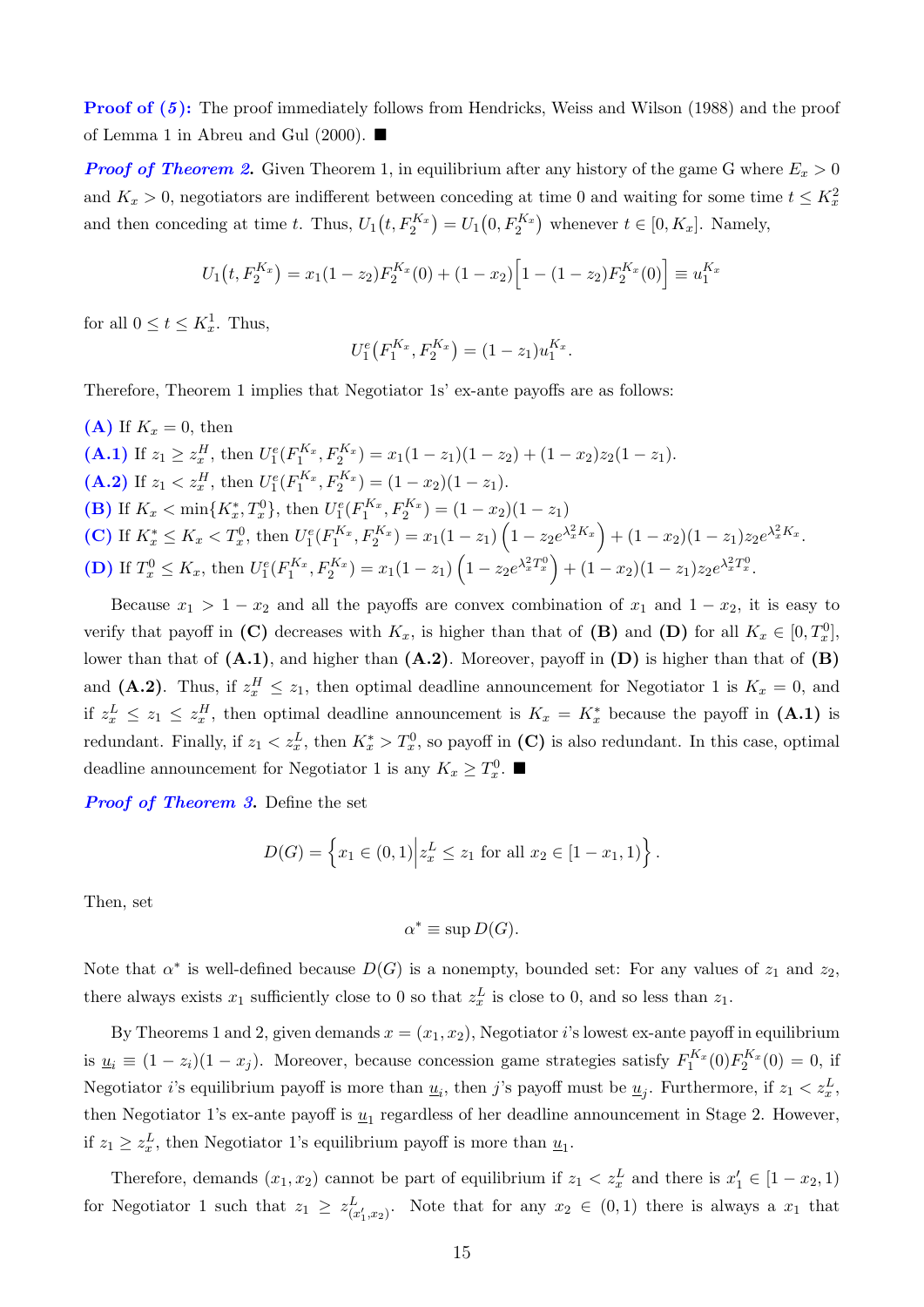is sufficiently close to  $1 - x_2$  such that  $z_1 \geq z_{(x'_1,x_2)}^L$  holds. Thus, in equilibrium we should never have  $z_1 < z_x^L$ . Symmetrically, demands  $(x_1, x_2)$  are not part of equilibrium if  $z_1 \geq z_x^L$  and there is  $x_2' \in [1-x_1, 1)$  for Negotiator 2 such that  $z_1 < z_{(x_1, x_2')}^L$ . Hence, equilibrium demand for Negotiator 1 must be the supremum of the set  $D(G)$  in equilibrium, and because Negotiator 2's ex-ante payoff is  $\underline{u}_2$  < 1 −  $\alpha^*$ , her best response is to demand  $(1 - \alpha^*)$  and finish the game in Stage 1.

# References

- [1] Abreu, D., and F. Gul, (2000):"Bargaining and Reputation," Econometrica, 68, 85-117.
- [2] Abreu, D., and R. Sethi (2003): "Evolutionary Stability in a Reputational Model of Bargaining," Games and Economic Behavior, 44, 195-216.
- [3] Abreu, D., and D. Pearce, (2007): "Bargaining, Reputation and Equilibrium Selection in Repeated Games with Contracts," Econometrica, 75, 653-710.
- [4] Compte, O., and P. Jehiel, (2002):"On the Role of Outside Options in Bargaining with Obstinate Parties," Econometrica, 70, 1477-1517.
- [5] Chatterjee, K., and L. Samuelson, (1987): "Bargaining with Two-sided Incomplete Information: An Infinite Horizon Model with Alternating Offers," The Review of Economic Studies, 54, 175-192.
- [6] Cramton, P. C., and J.S., Tracy (1992): "Strikes and holdouts in wage bargaining: Theory and data," The American Economic Review, 82, 100-121.
- [7] Crawford, V.P. (1982): "A Theory of Disagreement in Bargaining," Econometrica, 50, 607-637.
- [8] De Dreu, C.K., L.R. Weingart, and S. Kwon (2000): "Influence of social motives on integrative negotiation: a meta-analytic review and test of two theories," Journal of personality and social psychology, 78(5), p.889.
- [9] Ellingsen, T., and T. Miettinen (2008): "Commitment and Conflict in Bilateral Bargaining," American Economic Review, 98, 1629-1635.
- [10] Ellingsen, T., and T. Miettinen (2014): "Tough negotiations: Bilateral bargaining with durable commitments," Games and Economic Behavior, 87, 353-366.
- [11] Fanning, J. (2016): "Reputational bargaining and deadlines," Econometrica, 84(3), 1131-1179.
- [12] Fershtman, C., and D. J. Seidmann, (1993): "Deadline effects and inefficient delay in bargaining with endogenous commitment," Journal of Economic Theory, 60, 306-321.
- [13] Fudenberg, D., and J. Tirole (1986): "A theory of exit in duopoly," Econometrica, 943-960.
- [14] Güth, W., M. V. Levati, and B. Maciejovsky (2005): "Deadline effects in sequential bargaining—an experimental study," International Game Theory Review, 7(02), 117-135.
- [15] Hendricks, K., A. Weiss, and R. Wilson (1988): "The War of Attrition in Continuous-Time with Complete Information," International Economic Review, 29, 663-680.
- [16] Kambe, S. (1999): "Bargaining with Imperfect Commitment," Games and Economic Behavior, 28, 217-237.
- [17] Karagözoğlu, E. and M.G. Kocher (2019): "Bargaining under time pressure from deadlines," Experimental Economics, 22(2), 419-440.